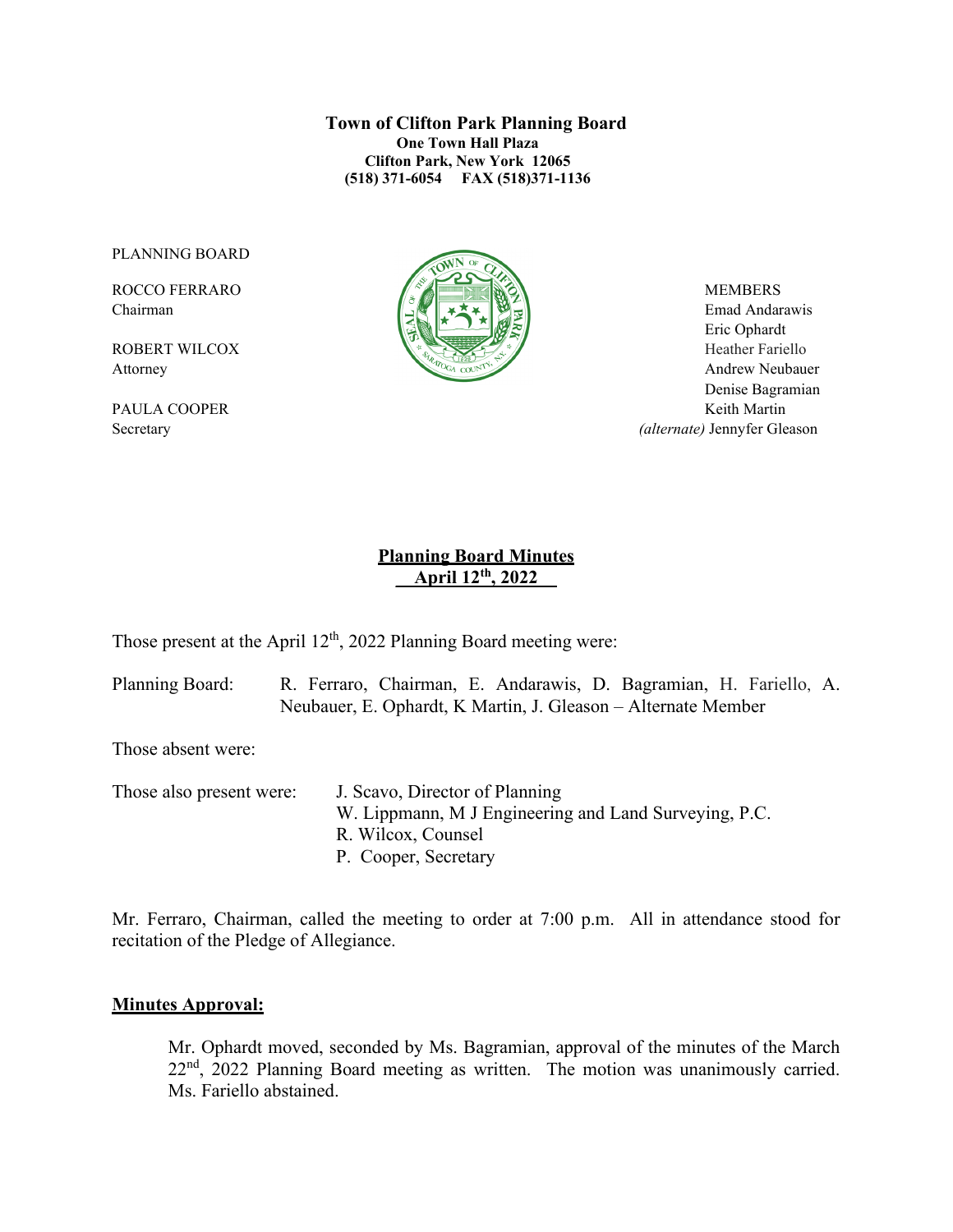## **Public Hearings:**

### **2021-032 10 Hemlock Drive In-Law Apartment Special Use Permit (SUP)**

Applicant requests SUP approval for n in-law apartment/family member accesory apartment in a an R-1 Zone. Existing 1 story screened in porch will be removed and replaced with a new garage and additional dwelling space, 10 Hemlock Dr, Zoned: R-1, Status: PB Prelim Review/ Possible Determination SBL: 277.6-2-41 To be reviewed by: N/A Consultant: N/A Applicant: M. Wilson Last Seen on: 6/8/21

Mr. Ferraro explained the review and approval process to those present, stating that the Board was required to render a determination pursuant to SEQRA (State Environmental Quality Review Act) prior to conducting a public hearing on this application. He explained that the Planning Board would assume Lead Agency status for the project and issue a negative declaration as a "formality" which neither granted nor implied approval of the subdivision application. Should it be determined that additional environmental review is required, SEQRA discussions will be reopened and a decision rendered when deemed appropriate.

Mr. Martin moved, second by Ms. Bagramian, to establish the Planning Board as Lead Agency for this application, an Unlisted action, and to issue a negative declaration pursuant to SEQRA.

Mr. Ferraro, Chairman, called the public hearing to order at 7:04p.m. The Secretary read the public notice as published in the Daily Gazette on April 1<sup>st</sup>, 2022.

## **Consultant/Applicant Presentation:**

Mark Wilson – applicant – M. Wilson stated that he made the changes requested from the last meeting. He stated that the door to the in-law apartment has been moved to the front of the addition, a porch has been added and a basement has been eliminated from the application. The requested modifications showing the the complete front of the building was added to the plans as well.

### **Staff Comments:**

## **Steve Myers, Director of Building and Development issued a memo dated 3/29/22 stating:**

• Need site plan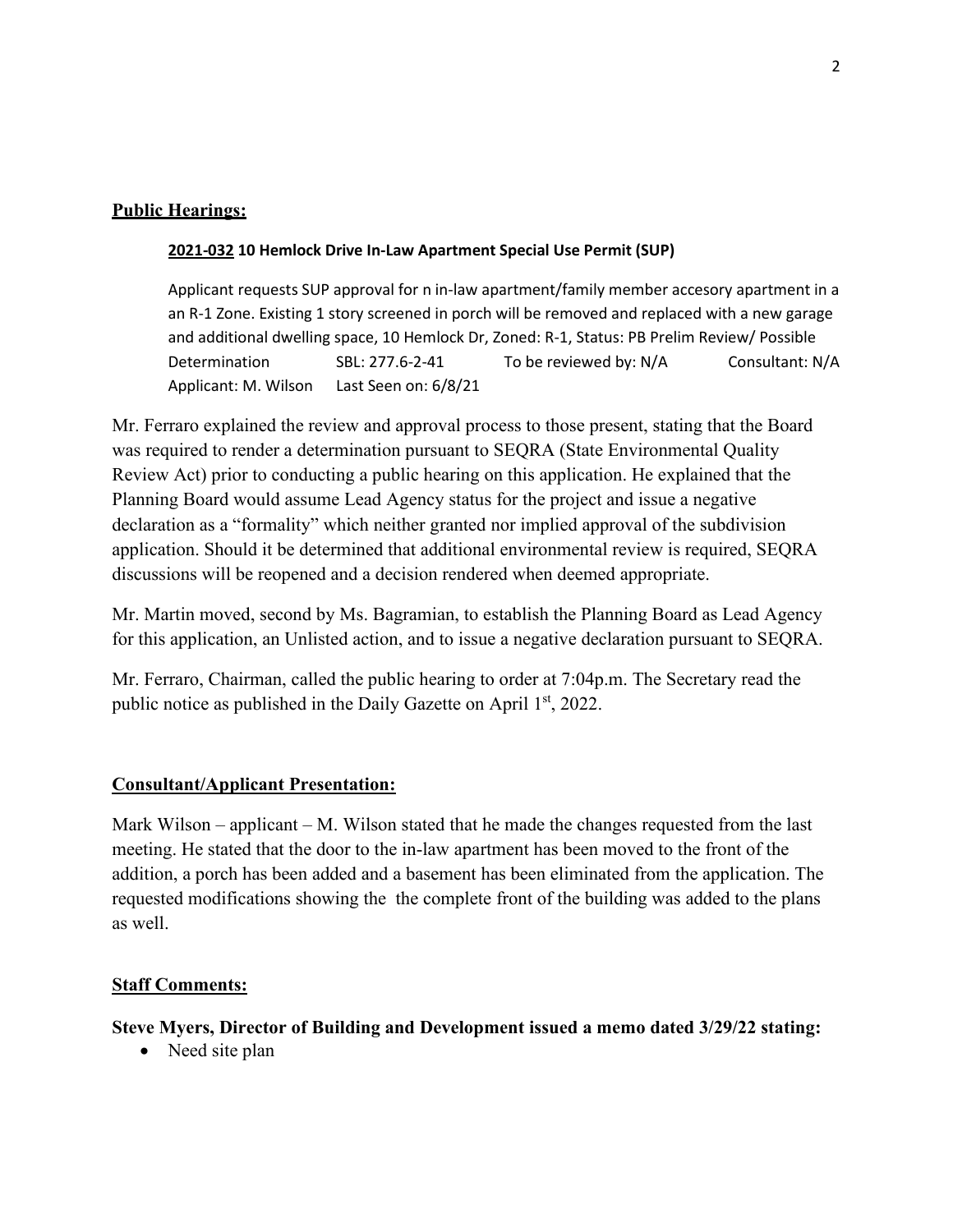• Need confirmation that adjacent property on side of addition is no longer considered a paper street due to purchase by the adjacent landowner. This would eliminate a need for a variance from the required 50' setback from a street.

### **Wade Schoenborn, Chief of the Bureau of Fire Prevention:**

**1.** Construction and fire separations will be addressed during the building permit process.

## **The Environmental Conservation Commission held a meeting on 4/5/22 and issued a memo recommending:**

- 1. The ECC recommends the following modifications to the Short Environmental Assessment Form. a. Item 12b: Is the proposed action located in an archeological sensitive area? Should be checked "yes"
- 2. Item 13a: Does any portion of the site of the proposed action, or lands adjoining the proposed action, contain wetlands or other waterbodies regulated by a federal, state, or local agency? Should be checked "yes".

### **John Scavo, Director of Planning issued a letter dated 3/29/22 with recommendations he made:**

- 1. A letter of support for this application dated August 18, 2021 was provided by the immediate property owner at 11 Hemlock Drive
- 2. Your submittal dated March 21, 2022, indicates two modifications to the elevations were made based on Planning Board feedback from a previous meeting.
- 3. I have no additional comments based on the information provided for this submittal.

Mr. Scavo stated that there was a site plan in the application from 2021.

### **Professional Comments:**

No professional comments.

### **Public Comments:**

Ralph Reale – 12 Hiawatha Drive – Mr. Reale stated that the Board would be setting precedent if the in-law apartments keep being approved in the Town and the comprehensive plan states that the homes should remain single family homes. He stated that he also has concerns about the applicant renting the apartment when the mother in law no longer resides there.

Mr. Ferraro stated that this is an in law apartment and not a two family home. Mr. Scavo stated that there are 3 levels of kinship for this to be considered as an in-law apartment and when it is no longer needed the appliances in the kitchen would have to be removed. Mr. Scavo stated that when the home is resold or if insurance looks into the rental it would be a red flag for the Town to step in.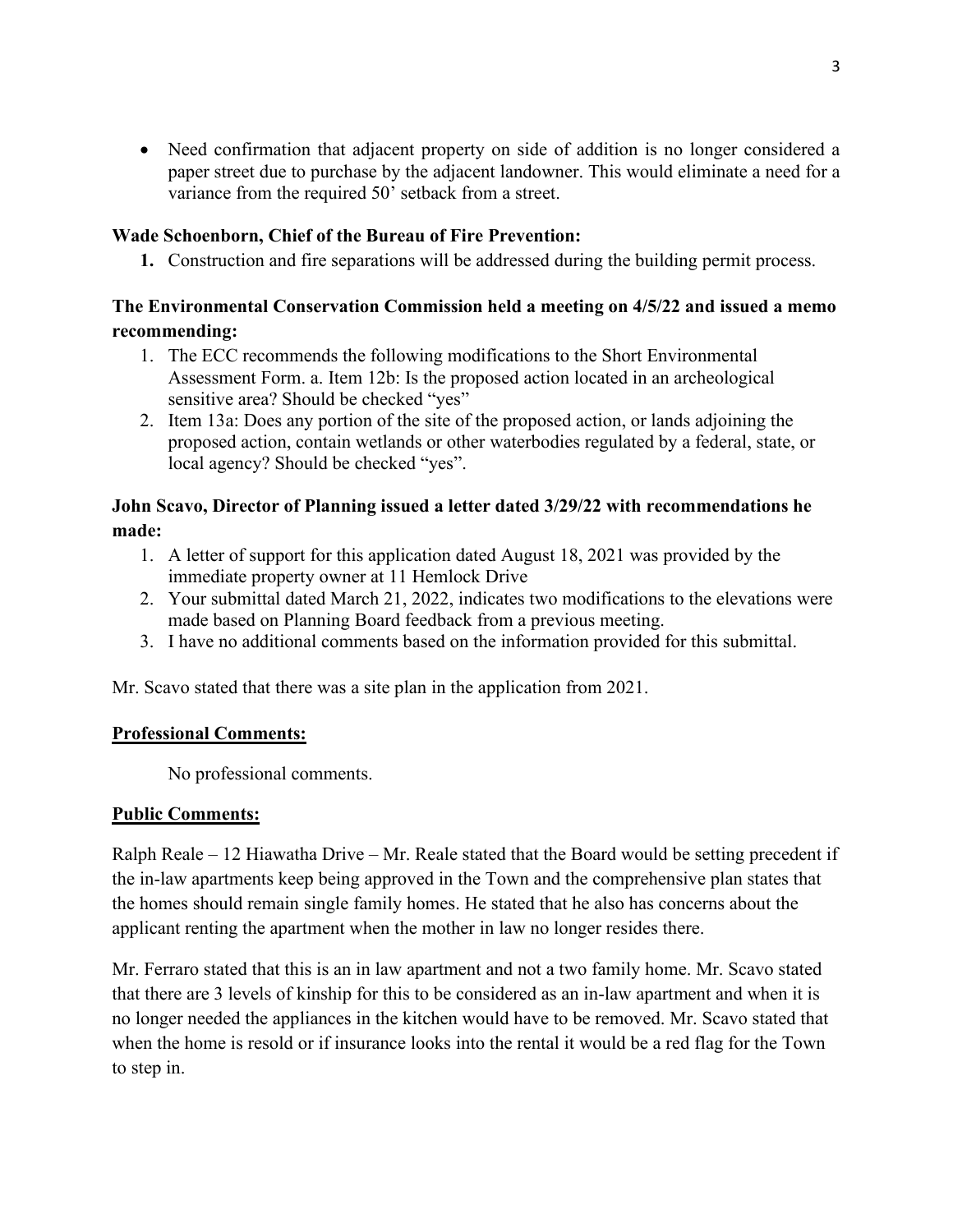Darlene McGraw – resident of the Town of Halfmoon – Ms. McGraw stated that she is in favor due to the applicant trying to assist his family member as she feels it can be hard finding help for the aging and to be able to keep the family member close by.

There being no additional public comment, Mr. Ferraro moved, second by Mr. Andarawis, to close the public hearing at 7:17p.m. The motion was unanimously carried.

### **Planning Board Review:**

Mr. Neubauer stated that he liked the remaining elevations shown as requested and this seems to conform to the rest of the neighborhood.

Mr. Ferraro stated that nationally in-law apartments have been spoken about. He stated that some states have made this a right and not a Special Use Permit. Mr. Scavo stated that a few states have already adopted this and even allowed for the space to be rented by a caretaker of the resident.

Mr. Ferraro stated that he preferred that the door be on the side of the building but other members have different opinions and stated that the applicant did make this fit into the original home. He stated that he has a concern on the approval for a site plan as well as a Special Use Permit. He stated that there is no site plan for this and the last one was done before changes. Mr. Ferraro stated that he would like to see the updated site plan showing the conditions and landscaping as well as the configuration of the driveway and walkway. He stated that he has concerns taking action on this due to no site plan.

Mr. Neubauer stated that previously the door was on the side and is now on the front with the porch. Mr. Wilson stated that this was done to help with the large gable and to match the rooflines. Mr. Neubauer stated that he was in favor of the porch and asked about how to get from the driveway to the front door. Mr. Wilson stated that the driveway would be lessened to about 15 feet and a walkway would be put into place to keep the pavement down.

Mr. Martin stated that the site plan should show what trees would be removed and what the landscape would look like. Mr. Wilson stated that the trees have been removed already . He stated that 3 behind the driveway have been removed and one was left, with a total of 5 being removed one on the opposite side of the property than the addition. Mr. Martin stated that he cannot visualize the replacement trees or plantings at this time.

Mr. Ferraro sated that plantings are a part of the process and to integrate the addition into the characteristic of the neighborhood. Mr. Wilson stated that there was not an emphasis or any mention on the landscaping at the last meeting but he plans to mirror the landscaping in front of the rest of the house to the in law apartment. . Mr. Ferraro and Mr. Martin stated they would like to see a site plan for the landscaping. Mr. Ferraro requested this be done and stated that it would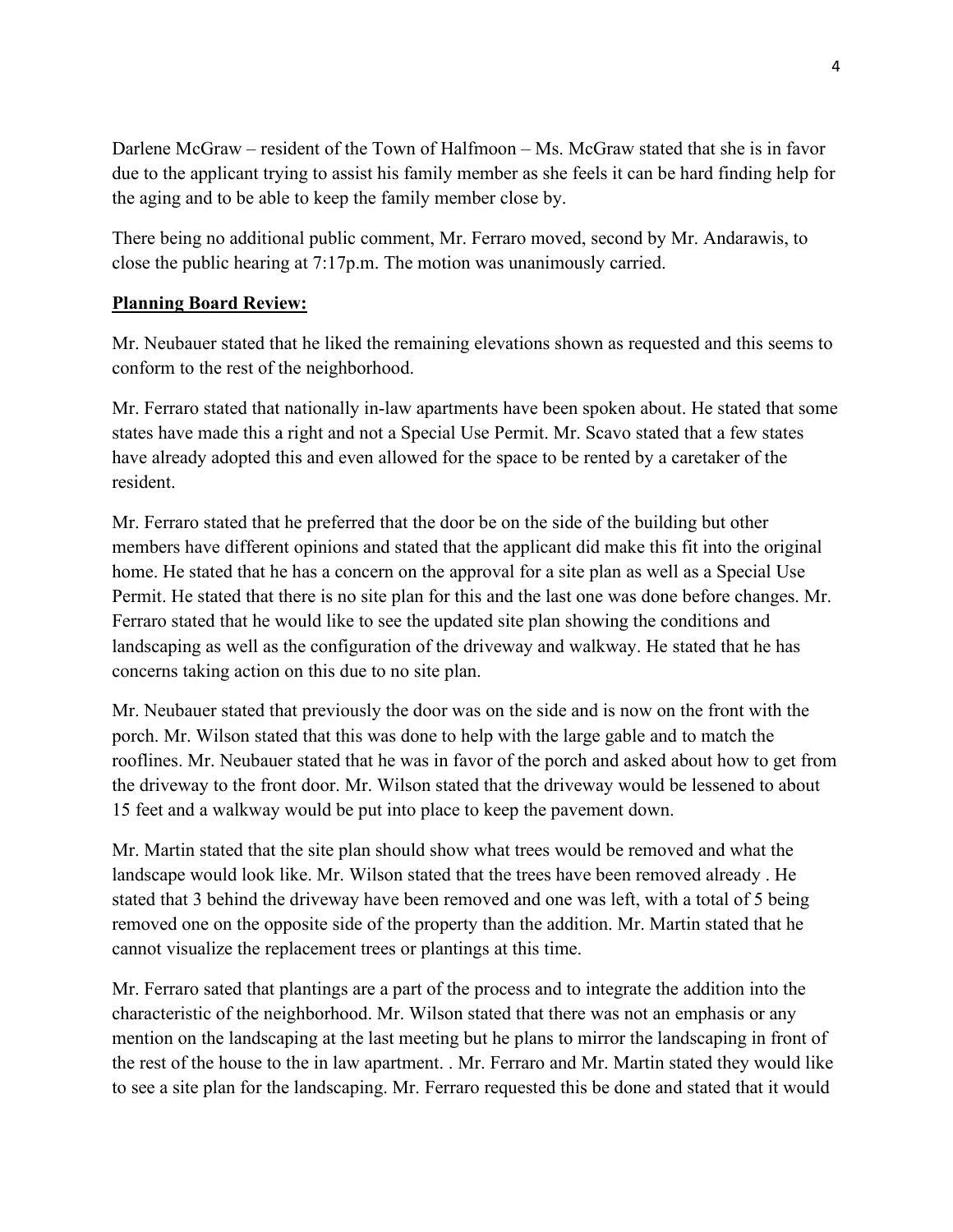also need to be done for the building permit as well. He stated that the site plan should show landscaping, walkway and driveway expansion.

#### **Old Business:**

#### **2021-070 Longport Manor Apartments Site Plan**

Applicant proposes building two (2) story apartment buildings each with 10 units for a total of 20 units. Seen by the Town Center Advisory Committee on 12/10/21, 503 Moe Rd, Zoned: TC2, Status: PB Prelim Review - Poss. Determination SBL: 271.-3-36 To be reviewed by: MJE Consultant: Zdrahal Applicant: Fortress Partners, LLC

#### **Consultant/Applicant Presentation:**

Ivan Zdrahal – Zdrahal Engineering – Mr. Zdrahal stated that he is here tonight representing the applicant for a proposal for two 2 two story apartment buildings on Moe Road. He stated that each building would contain 10 units. Mr. Zdrahal stated the building area would be 0.2 acres as well as paved areas and parking. He stated that there will be 1.3 acres of green space on site; which would be 66%; and that access to the site would be through and easement of an adjacent property with an existing office complex to utilize an existing curb cut. Mr. Zdrahal stated that water and sewer will be brought into the site and the site would be landscaped and feature walls with fencing. He stated that lighting would comply with standards and pedestrian access is being proposed. Mr. Zdrahal stated that drainage would be handled on site via infiltration with underground channels. He stated that the application complies with zoning laws as the building is in front of the parking lot and that the buildings are in a square footprint. Each side of the building will be treated as a front with resident access. Mr. Zdrahal showed an example of a completed building that is in a different location which he stated this application would mirror except for the glazing requirement.

#### **Staff Comments:**

#### **Steve Myers, Director of Building and Development issued a memo dated 3/29/22 stating:**

- A full SWPPP is required
- No overhead lines along front or rear of buildings
- Parking lot aisle shall be 26' wide not 24'
- A second hydrant should be located near the parking entrance
- Fire department location(s) required.

#### **Wade Schoenborn, Chief of the Bureau of Fire Prevention:**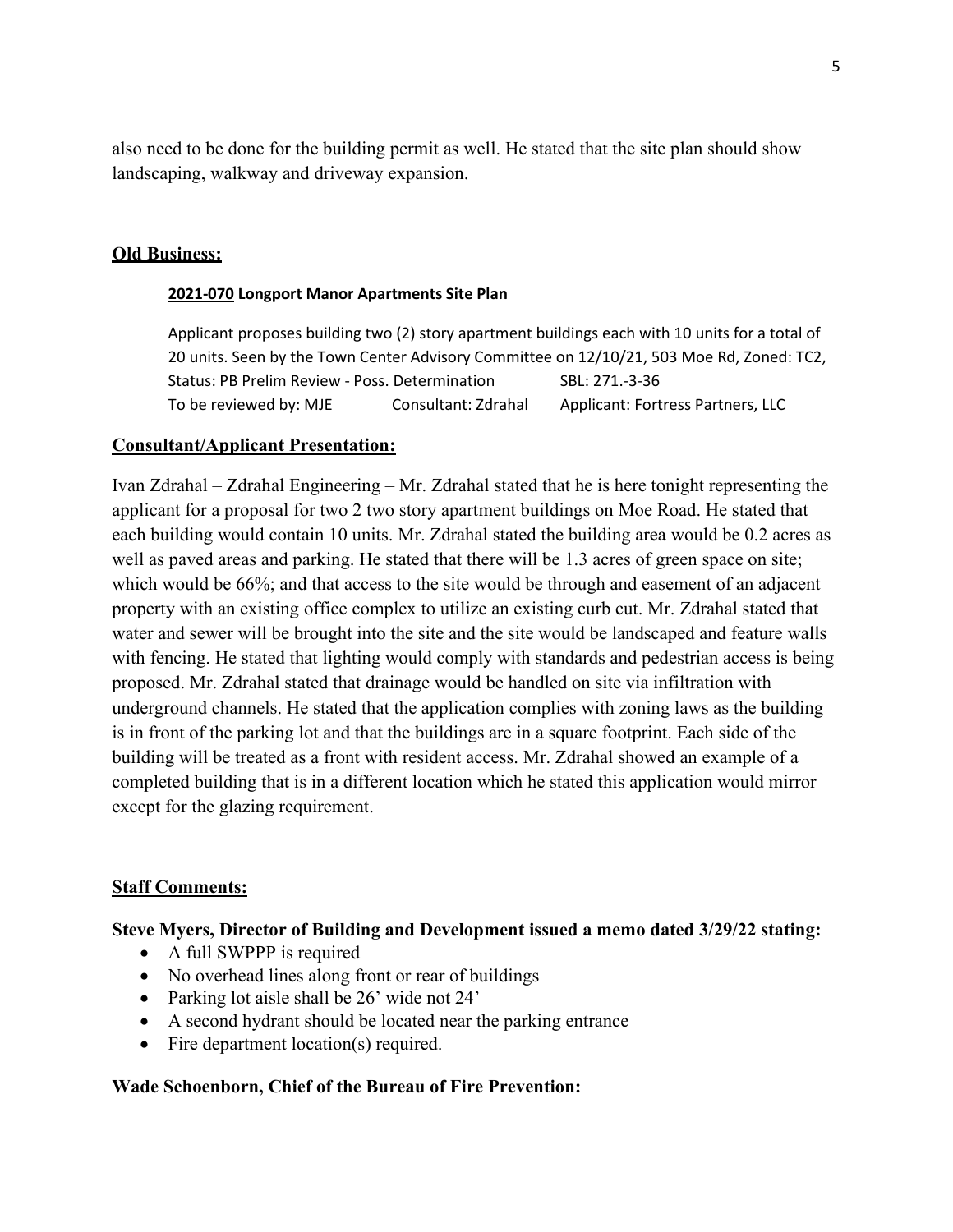- 1. Drive aisle to be 26' minimum
- 2. Add second hydrant at north side of property by entrance

# **The Environmental Conservation Commission held a meeting on 4/5/22 and issued a memo recommending:**

- 1. The ECC requests the applicant to review and validate in writing the answers to the following Short EAF questions 12b (note: there were no answers to this question and it has been determined that this area is within the archeological sensitive area), 13a & 13b, and question 15.
- 2. The ECC recommends a traffic study be conducted along Moe Road of the impact that the future residents will have in a school zone.
- 3. The ECC requests that the proposed stormwater management area be a buffer to the proposed town park from the development to the north. The ECC recommends that the developer cede the development rights for the stormwater management area or donate the stormwater management area to the Town of Clifton Park in order to maintain this buffer in perpetuity.

# **John Scavo, Director of Planning issued a letter dated 3/29/22 with recommendations he made:**

- 1. Provide mailing certifications for the 500' adjacent property owner notifications before April 2, 2022.
- 2. A Town Center Technical Advisory Committee Meeting with the applicant present was held on December 10, 2021.
- 3. The use is consistent with those permitted within the Town's TC-2 Zoning District.
- 4. The applicant has made provisions to have use and access for ingress and egress to Moe Road through an existing curb cut on the adjacent property to the north.
- 5. Two build-to-line requirements to avoid utility conflicts noted on Sheet L-1 within the TC-2 Zoning Compliance Checklist appear to be reasonable requests for consideration of waivers issued by the Planning Board.
- 6. The construction of the adjacent Moe Road Multi-Use Path constructed by the Town of Clifton Park previously resulted in the relocation of overhead utility lines and land takings along the frontage of this parcel.
- 7. I appreciate the applicant's detail on the robust landscaping plan shown on Sheet LS-1. This plan considers plantings that should not interfere with or adversely impact overhead utilities along the Moe Road Right-Of-Way.
- 8. The fountain water feature with robust plantings provides an attractive focal point between the two proposed buildings that assist in achieving the Town Center Plan vision of developing creative public and private outdoor spaces that offer amenities to residents.
- 9. Please provide information on the material proposed for the dumpster enclosure and add a detail to the final plan set.

# **Professional Comments:**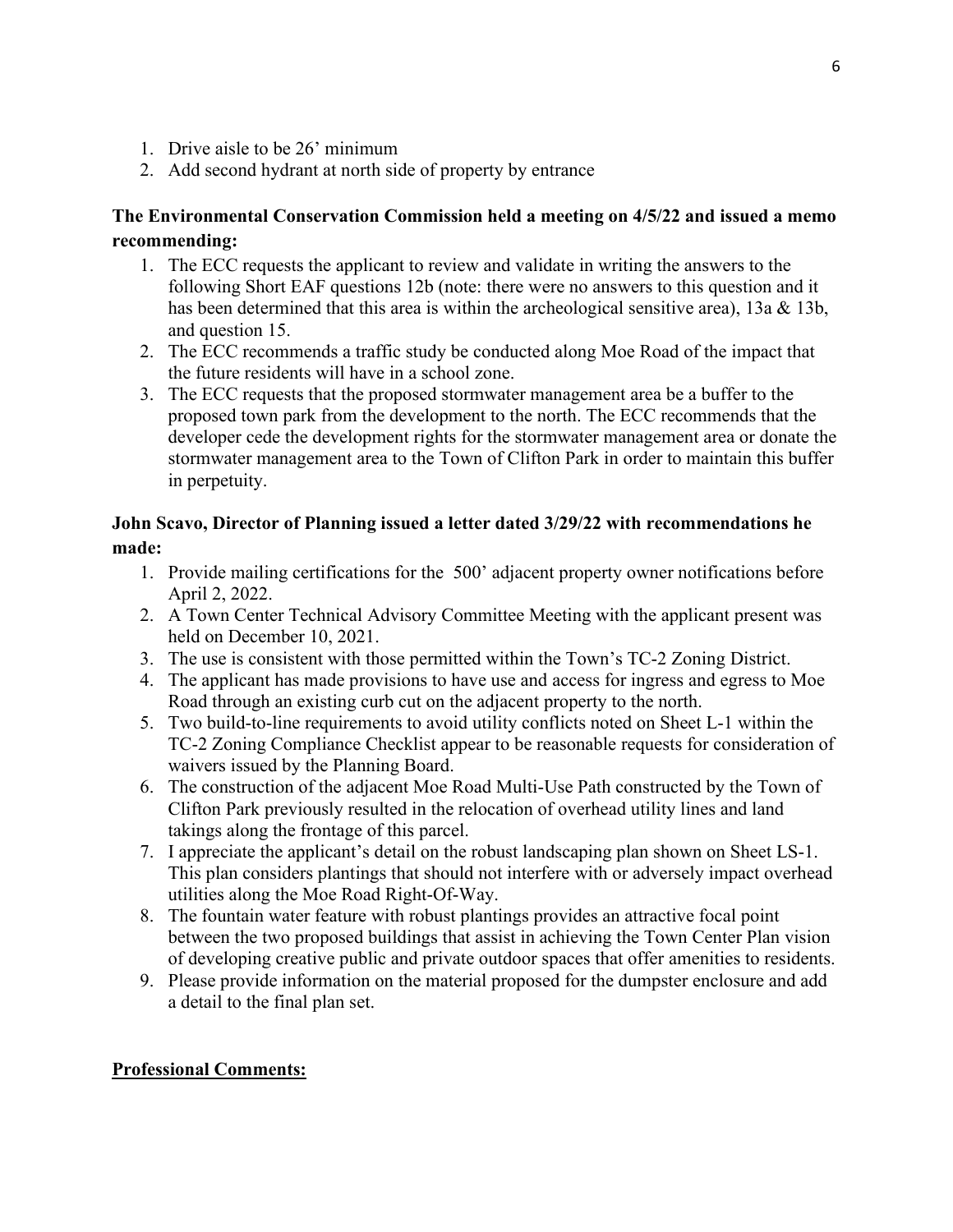# **Walter Lippmann, P.E. of MJ Engineering in a letter dated 4/8/22 had the following comments:**

# **STATE ENVIRONMENTAL QUALITY REVIEW**

Based upon our review of Part 617 of NYS Environmental Conservation Law, the project appears to be an "Unlisted" action. If the Planning Board is to request Lead Agency status under SEQRA, the need to undergo a coordinated review is optional. Under a coordinated review, involved / interested agencies to be engaged may include, but is not necessarily limited to the following:

- a. Town of Clifton Park Planning Board: Plan approval
- b. Saratoga County Planning: Plan approval
- c. Clifton Park Water Authority (CPWA): Connection to municipal water
- d. Saratoga County Sewer District #1: Connection to public wastewater infrastructure
- e. NY State Historic Preservation Office: correspondence with SHPO to ensure no archeologically sensitive resources on project site

The applicant has submitted Part 1 of the Short Environmental Assessment Form (SEAF). Based upon our review of the submitted Part 1 SEAF, the following comments are offered:

- 1. Part I.12b The response does not indicate that the project site is located within or adjacent to an area designated as sensitive for archeological sites on the NY State Historic Preservation Office (SHPO) archeological site inventory. The DEC Environmental Mapper indicates the response shall be yes. The applicant should provide a correspondence letter from SHPO to confirm the presence or absence or archeologically sensitive resources.
- 2. Part I.13a The response indicates that a portion of the site or lands adjoining the site of the proposed action, contains wetlands or other waterbodies regulated by a federal, state or local agency. According the DEC Environmental Mapper the response shall be no.
- 3. No further comments at this time.

# **SITE PLAN**

- 4. The project is located within the Town's TC2 Edge Zone of the Town Zoning. The proposal for apartments are a permitted use with in the TC2 zone.
- 5. The project resides within the Town's TC2 Edge Zone. In our review of Section 208-22.1 of the Town Zoning, indicates the following bulk lot deficiencies:
	- a. Section 208-22.1(A) requires 10' min. and 15' max. front setback from the property line. The proposed building proposes 25-33 feet.
- 6. Section 208.26(1)(C) indicates the minimum parking requirements per use. Residence, multifamily (1-2 bedrooms) requires 1.5 spaces per unit and Residence, multifamily (3+ bedroom require 2 spaces per dwelling. Provide how many bedrooms will be in each unit to determine the parking requirements
- 7. The project is proposing to be serviced with public water from the Clifton Park Water Authority. The applicant shall provide the Town documentation of the CPWA's ability and willingness to service the project with potable water. A copy of the plans shall be submitted to CPWA for review and approval.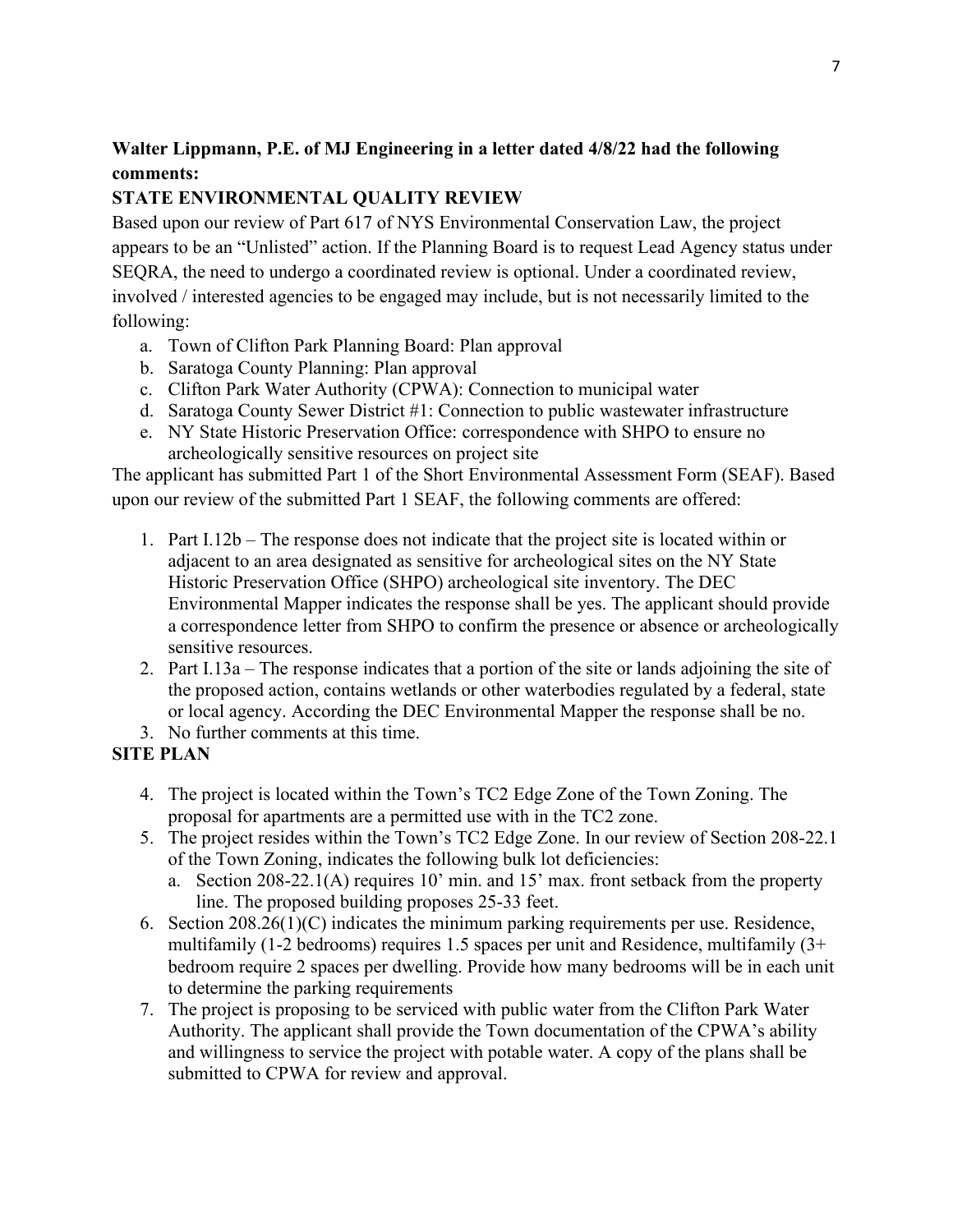- 8. The project proposes to provide sanitary sewer service to the site from the Saratoga County Sewer District No. 1 (SCSD). The applicant shall provide the Town documentation indicating the SCSD's ability and willingness to provide additional sewer service to the project. A copy of the plans shall be submitted to the SCSD for review and approval.
- 9. The following comments are relative to the site plan and its conformance to the NYS Fire Code (NYSFC). The Town Fire Official shall have final authority on the applicability of these comments to the proposed site layout:
	- a. Determine if a Knox Box is required based upon the building arrangements, occupancy and materials of construction. If one is required, its location is subject to the review and approval of the Fire Chief.
	- b. If the proposed building is to be provided with an automatic sprinkler, show the location of the fire department connection to ensure they are reasonably accessible.
	- c. Section 912.2 of the IFC requires a fire hydrant to be located within 100-feet of the building's fire department connection. It is not clear from the plans where the closes hydrant to the site is or where the fire department connection may be. Additional hydrants may be necessary.
	- d. Section 503.1.1 of the International Fire Code (IFC) requires an approved fire apparatus access road be provided for every facility, building or portion of a building and shall extend to within 150 feet of all portions of the facility and all portions of the exterior walls of the first story of the building as measures by an approved route around the exterior of the building. Confirm that there is adequate fire access being provided.
	- e. The fire apparatus access road on the plan appears greater than 150 feet in length so a turn-around will be required to meet Section 503.2.5 of the IFC.
- 10. Subsequent plans should include architectural elevations of the building with a listing of the materials of construction for review by the Planning Board.
- 11. Provide notation on the plan as follows:
	- a. No Utilities shall be installed beneath the proposed driveways.
	- b. Any work required within the Town right-of-way shall be subject to any permitting from the Clifton Park Highway Department (driveway, culvert, water service, sewer).

## **STORMWATER POLLUTION PREVENTION PLAN**

- 12. Under the Construction Phase Maintenance/Inspection Responsibilities section, it is stated the at least 2 SWPPP inspections will be required every 7 calendars days for the project. Per Part IV, paragraph C.2 of GP-0-20-001, as the project is under 5 acres and does not appear to directly discharge to a 303(d) segment, a minimum of 1 inspection is required every 7 calendar days.
- 13. Ensure all references to the NYS SPDES General Permit are to the most updated version GP-0-20-001 rather than GP-0-15-002.
- 14. Under the Endangered Species and Cultural Resources Screening section, provide confirmation the federally listed species were reviewed and USFW Ipac provided consultation as the NYSDEC Environmental Mapper does not link to this database. Additionally, Appendix O provides an "Endangered, Threatened, and Rare Species Evaluation" completed by North Country Ecological Services, Inc, that states it was in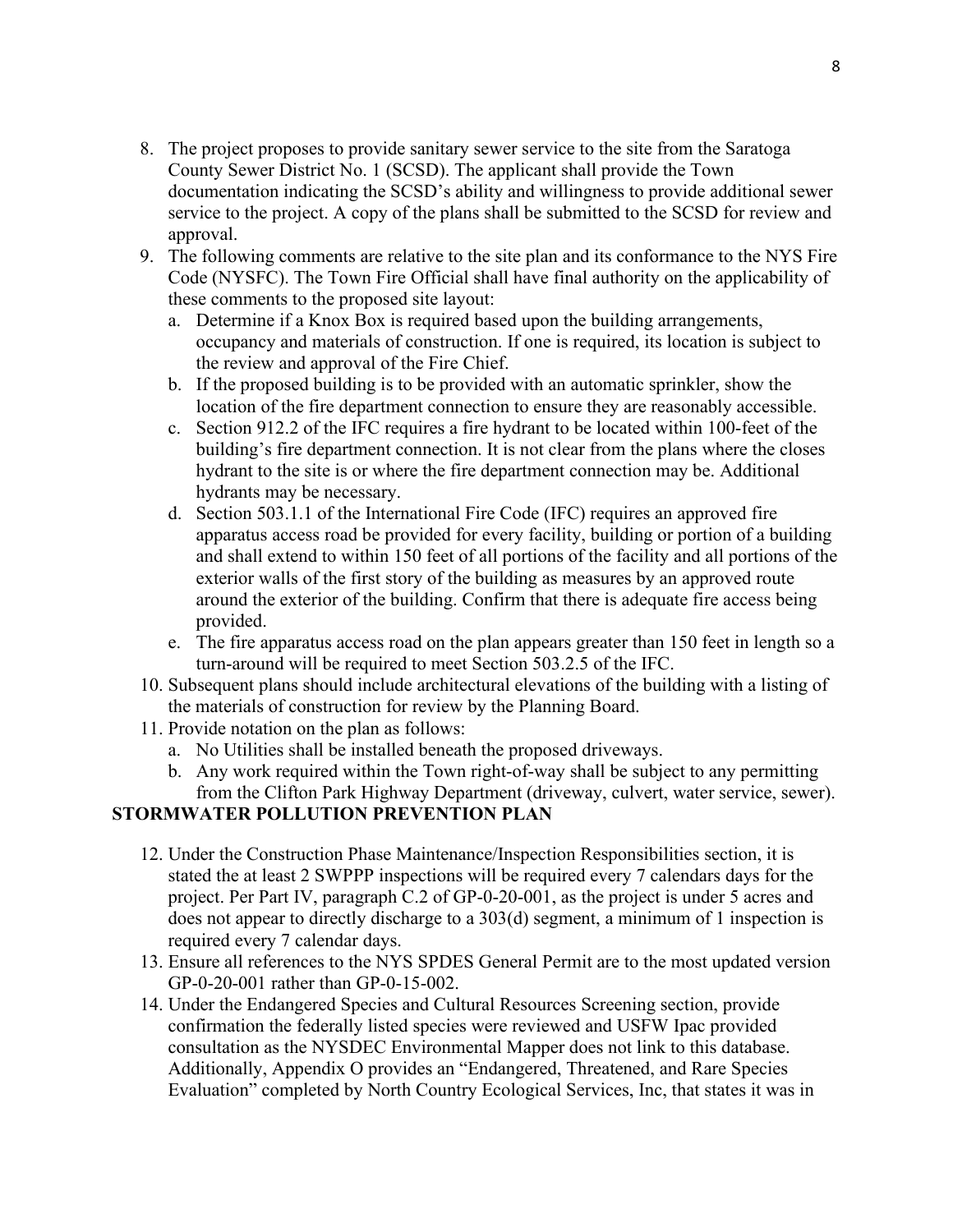direct consultation with NYS DEC and USFWS, correspondence from these agencies is not included.

- 15. The NOI states that 0.1 acres of impervious will contribute to porous pavement however the use of porous pavement is not discussed in the SWPPP and only briefly mentioned in section 8 of the Stormwater Report. The use of porous pavement shall be discussed in all narrative sections that include how stormwater treatment will be addressed.
- 16. In sections 5 and 6 of the Stormwater Report, include discharge rates for the 1-year storm.
- 17. Under Section 7 of the Stormwater Report, there should be a discussion of green infrastructure planning that discusses all available measures and why each was not selected.
- 18. Section 12 of the Stormwater Report should include maintenance requirements for the porous pavers mentioned in section 8.

#### **Public Comments:**

Darlene McGraw – Halfmoon Resident – Ms. McGraw asked how much parking would be available. Mr. Zdrahal stated that there would be 34 parking spaces which meets requirements. Ms. McGraw stated that she feels there needs to be more affordable housing in the area as well as some projects set aside for persons with disabilities as life changing events can happen to anyone.

Ralph Reale – 12 Hiawatha Drive – Mr. Reale stated that sometimes his son misses the bus for school and when he has to drive him into school the traffic along Moe Road in this area is extremely busy and sometimes backed up to Barney Road. He stated that he feels that some people may utilize this application as a cut through. He stated that he is aware that this property is zoned TC-2 but is unsure as to why and would like to see the building pushed back more as he feels it would stick out.

Anthony LaFleche – 21 Wheeler Drive – Mr. LaFleche asked if there was a height limit to buildings in the TC-2 zone. Mr. Ferraro stated that it does conform to code; Mr. Neubauer stated that there is a 22' minimum height and a 3 story limit. Mr. LaFleche asked if the applicant considered one larger building instead of 2 smaller ones. Mr. Zdrahal stated that keeping 2 smaller buildings would help it fit in better. Mr. LaFleche thanked the applicant for the pedestrian access and the walkways around the building. He stated that he would also like to see the building pushed back further from the roadway to help it fit in better to the neighborhood as it seems close to the bike path. Mr. Zdrahal stated that it is about 15-20' from the roadway but the fencing and landscaping will keep it separate from the road. Mr. Ferraro stated that the width of the lot is constrained so he feels that keeping the building closer to the road with the parking in the rear is more beneficial. Mr. Ferraro stated that the TAC was happy with the façade and the site plan.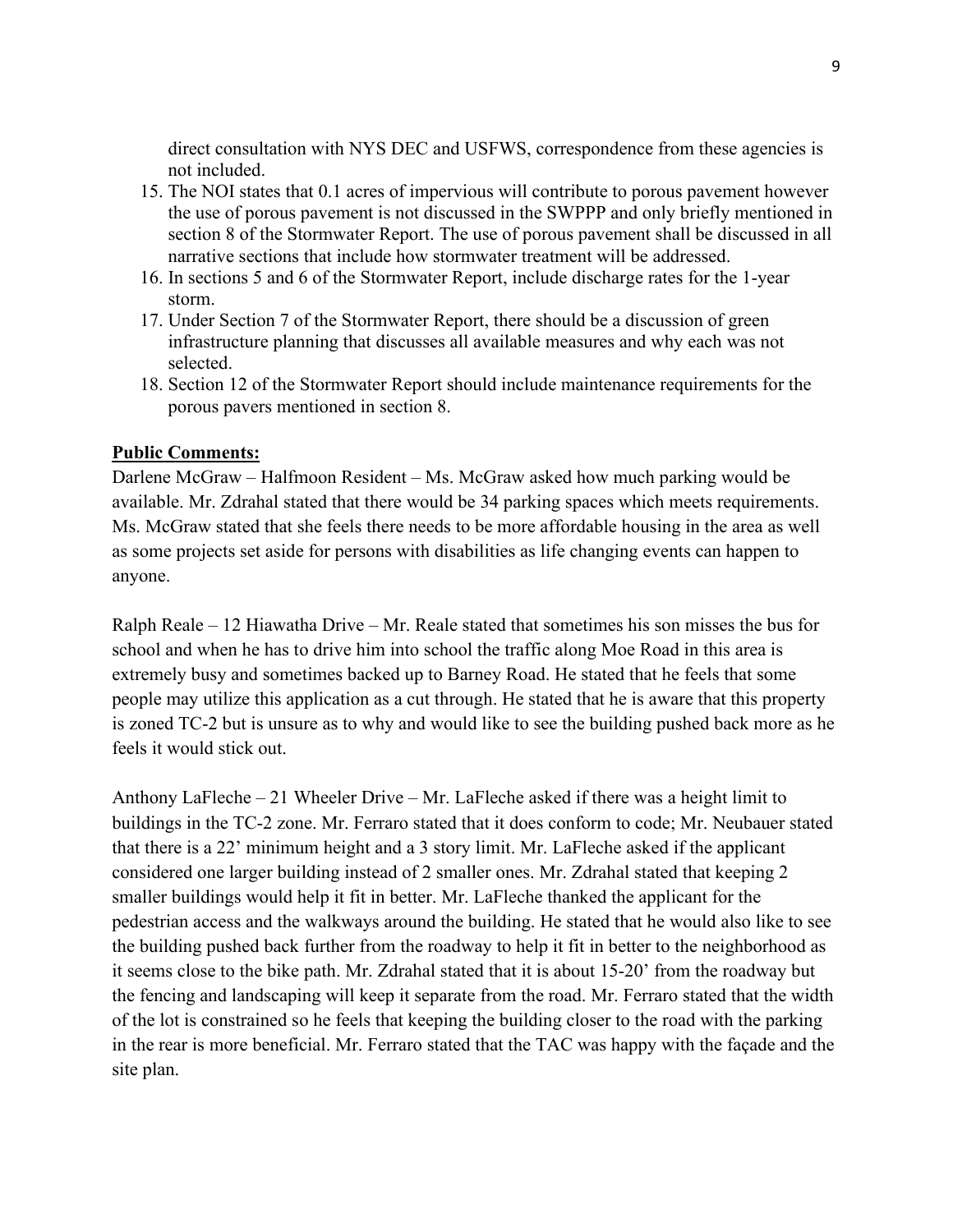## **Planning Board Review:**

Mr. Martin stated that he appreciates the applicant showing an example of what the building would look like but he felt it would look different in this location.

Mr. Neubauer stated that he was a part of the TAC review and that the applicant did provide architectural renderings at the TAC meetings and aside from the glazing requirements this would be similar to what was shown by Mr. Zdrahal.

Ms. Bagramian asked why there are four entrances to the building. Mr. Zdrahal stated that each apartment would have their own access and there would be 5 apartments on each floor. Ms. Bagramian asked if there would be rooftop mechanicals. Mr. Zdrahal stated they would be contained within the units. Ms. Bagramian asked if the common outdoor space where the courtyard and fountain is could be larger so residents have more outdoor space. The applicant stated that there would be tables and other seating in the area and that there would be 2 outdoor BBQs available to the residents. Ms. Bagramian asked if outdoor cookers would be allowed on the balconies. The applicant stated that they are not allowed, but there are lawn areas available for resident use. Sometimes due to stormwater the lawn areas may be wet but they would like to utilize the green areas for residents as well. He stated that the similar apartments in Latham have green areas that residents utilize and he plans to duplicate that. The applicant invited the Board Members to go and look at the property in Latham.

Mr. Ferraro stated that there is a Town park next door to this project as well and that he noted the applicant is providing direct access to it. Mr. Scavo stated that the Town plan is to make improvements on the park in the future.

Mr. Andarawis stated that in the courtyard there is a 20 foot fountain feature and only 5' on each side for an aisle. Mr. Andarawis stated he does not know if this would be sufficient room on either side of the fountain. Mr. Neubauer stated that the landscaping plan is robust and there is a fountain in the center but there are plantings around the fountain so he does not feel it would be crowded.

Mr. Neubauer gave an overview of the TAC meetings and how this reflects the Town's master plan. He stated that this is a unique location and the vision with the Town Center and park were intentional when providing access. Mr. Neubauer stated that bike racks would be required as stated in the Town Center code and Mr. Zdrahal stated that they can put them in. Mr. Neubauer stated that it is the TAC position to make sure the application is conforming to code and that they found that the overall design did not go against code. He stated that there is a build to line that is placed and that there is a wall there instead of the building but the wall is there to help with the overhead wires. Mr. Neubauer stated that the Town Center does include the school campus so that the transition is consistent. Mr. Neubauer stated that this property could have been developed into more offices and stay within code.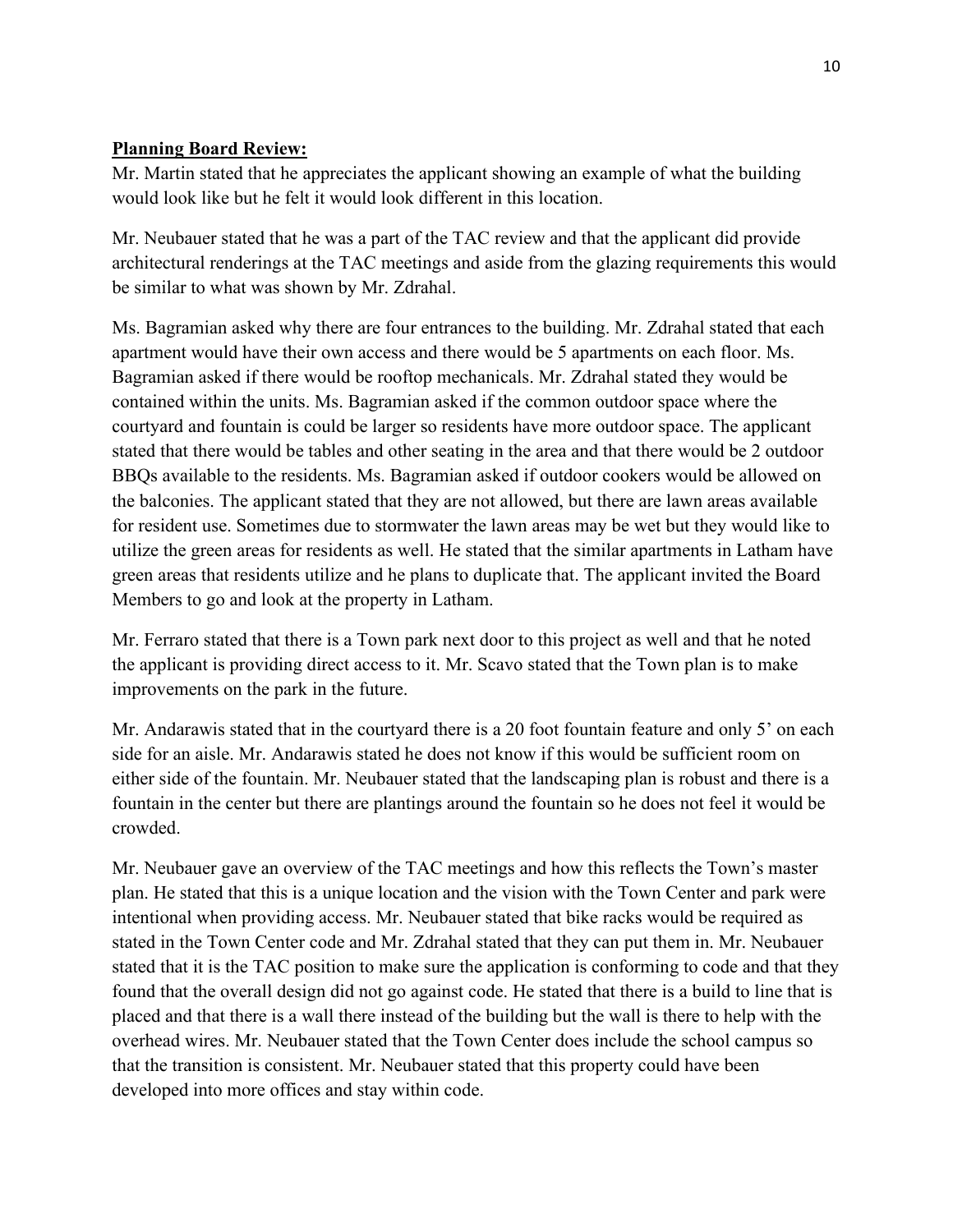Mr. Ferraro stated that the applicant has gotten an easement for the access to connect to an existing curb cut which will help with the visual of the property in the TC-2 zoning.

Mr. Martin sated that he was not a part of the TAC for this but he feels that this does fit in the TC zoning however, he still has concerns with the traffic in the area and how this will fit in. He stated that he is familiar with the site and feels this will be a positive change for the area as they will not be creating another curb cut and plan to retain trees. Mr. Martin stated that he is in favor of the architecture and the park connection. He stated that he would like to see the bike racks and some EV charging stations installed as well. The applicant stated that they will be installing EV charging stations on site but they are unsure of the location as of now. Mr. Martin stated he would like to find out what other tenants in the area do about traffic mitigation.

Mr. Ophardt stated that he supports Mr. Martin's comments and appreciates Mr. Neubauer's work with the TAC. Mr. Ophardt stated that he likes the connections, landscaping, parking location and other features mentioned by other Board Members. Mr. Ophardt stated that he has traffic concerns, especially in the morning with traffic due to people going to work along with school starting. He suggested maybe not allowing left turns out of the site. Mr. Zdrahal stated that they are utilizing an easement on an adjacent property to access the site and he does not think he can impose this on another property owner and does not feel stacking will be an issue. Mr. Scavo stated that there were about 12- 15 cars leaving and entering this site during peak hours back when the area was first developed.

Ms. Bagramian stated that she feels this is a good location for people to be able to walk to work and move towards a more walkable community. Ms. Bagramian suggested a traffic officer to help facilitate movement around the school as they have at other entrances.

Mr. Andarawis stated that if people try to make left hand turns out of the site, they will more than likely only try it once and find that it is too difficult and find their own alternate routes. Ms. Bagramian agreed that people would find the path of least resistance. Mr. Scavo stated that the Traffic Advisory Board can look at this but the Town Board would have to adopt any traffic restrictions.

Ms. Fariello stated that school is only in session for 180 days so this traffic concern will not be every day. Mr. Ophardt suggested making the traffic restriction only for school days. Mr. Neubauer stated that with it only being 12 trips during peak hours, this may not warrant a restriction. He stated that at exit 8 there are 100 apartments across the street from the elementary school.

Mr. Martin stated that he feels locations and traffic will be a constant discussion as the Town Center develops.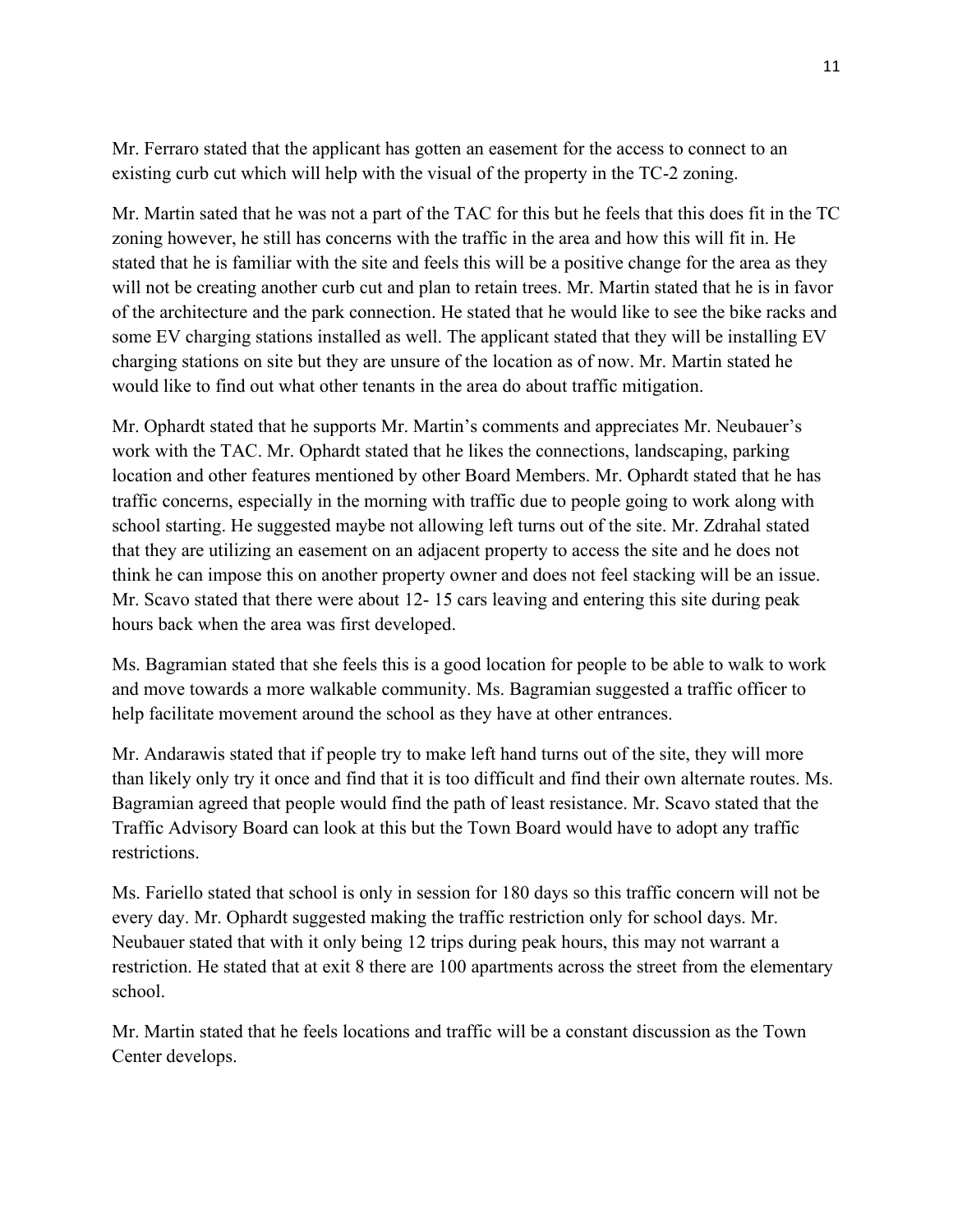Mr. Ferraro stated that he agrees with others comments made tonight and appreciates the applicant working with the TAC and the application complying with code. Mr. Ferraro asked what the path connecting to the trails would be made from. Mr. Zdrahal stated that it would be pea stone and gravel.

Mr. Neubauer moved, second by Mr. Martin, to establish the Planning Board as Lead Agency for this application, an unlisted action, and to issue a negative declaration pursuant to SEQRA. The motion was carried unanimously.

Mr. Ophardt moved, second by Ms. Bagramian, to waive the final hearing for this application for the site plan review of Longport Manor Apartments Site Plan, and to grant preliminary and final site plan approval conditioned upon satisfaction of all comments provided by the Planning Department, Town Designated Engineer, and all items listed in the final comment letter by the Planning Department.

### Conditions:

- 1. All comments are satisfied and reconciled by the Planning Department
- 2. Changes mitigated by the Planning Department or the application will be returned to the Planning Board.
- 3. The Planning Board waives front setback requirements to move the building further back due to overhead power lines. Any further setback changes will be at the discretion of the Planning Board for further consideration

Ayes: 7 Noes: 0 The motion is carried.

### **Old Business:**

### 2**021-043 North Country Commons Redevelopment Site Plan**

Mr. Ferraro noted the application was postponed for the applicant to address technical comments.

### **Old Business:**

**2021-051 & 2021-052 Chick-fil-A Site Plan & Special Use Permit**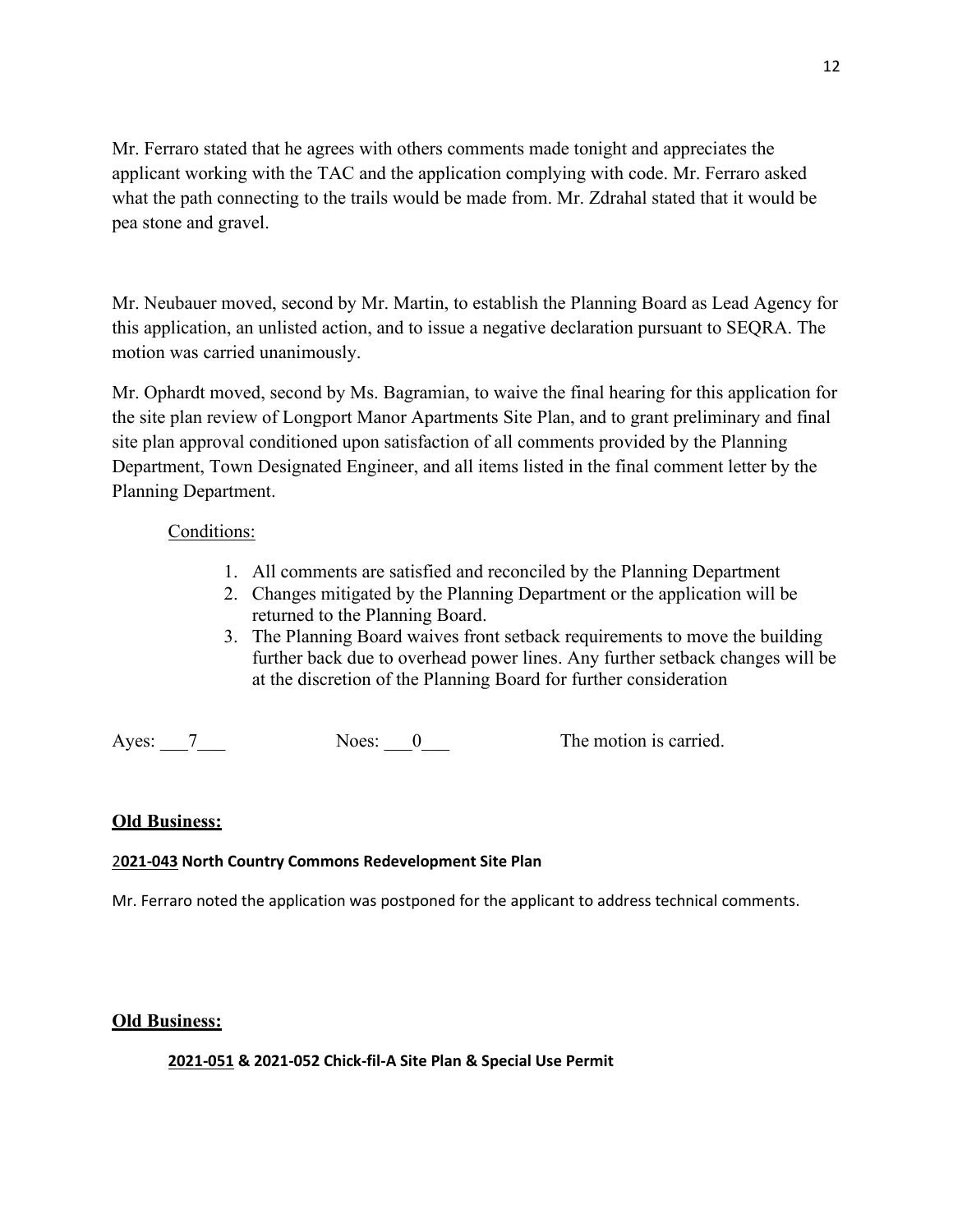Applicant proposes redevelopment of the ''Pier 1'' retail store to a quick serve restaurant with a drive thru. Project includes demolition of existing building and redevelopment of the site to include A 5,000 sf restaurant, drive-thru, drive aisles, parking spaces, lighting, landscaping, utilities and stormwater management, seen by TAC on 12/10/21; 304 Clifton Park Center Rd, Zoned: TC5, Status: PB Prelim Review - Poss. Determination SBL: 272.-1-41.1 To be reviewed by: MJE Consultant: Bohler Eng. Applicant: Chick-fil-A Last Seen on: 9/14/21

#### **Consultant/Applicant Presentation:**

Tim Freitag – Bohler Engineering – Mr. Freitag stated he is accompanied by Clint Maxon from Chick-fil-A, Dave Everett, Gordon Stanberry as the traffic engineer, as well as Paul Goldman as the Attorney representative. Mr. Freitag stated that the application is for the redevelopment of the old Pier 1 Imports store and property which is now vacant. He stated that the proposal is supported by existing utilities and infrastructure. Mr. Freitag stated that the shared access with 99 Restaurant will remain and there will be an egress only onto Clifton Park Center Road. He stated that this was last seen in September 2021 and since then they have been working with the TAC, Town Staff and MJ Engineering. Mr. Freitag stated that the site is 1.5 acres and will have a 5,000 sf building with outdoor dining to the south of the site. He stated that there would be 2 drive thru lanes with one opt out lane and 53 parking spaces. The egress only curb cut will align with the drive thru for easier exiting of the site to the east. Mr. Freitag stated that the plan shows an isolated drive thru which promotes circulation as well as pedestrian safety. He stated that the drive thru would not interfere with patrons coming from the parking area and the drive thru would have 2 canopies, one at the order point and another over the meal delivery area for employee protection as there are no windows for the drive thru but full sized doors to slide open so that customers can have face to face interactions with the employees. Mr. Freitag stated that the design of the drive thru would keep stacking within the area to avoid spillage into the parking lot area. He stated that code requires the building to be close to the road front, which is what they did while keeping the drive thru in the safest place. Mr. Freitag showed renderings of the building stating it would be two toned brick in natural brown with bump outs on the walls and roofline variations. Mr. Freitag stated that the height required for the ceilings are 14' and that glazing has been doubled with frontage having 80% transparency on Clifton Park Center Road into the dining area. Mr. Freitag stated that in November, they received MJE comments and worked with the TAC for what is now shown. He stated that the landscaping for Clifton Park Center Road is shown on the plan and that bike parking will be available. Mr. Freitag stated that a traffic report was done in February and was presented to TAC and the Town staff earlier this month.

#### **Staff Comments:**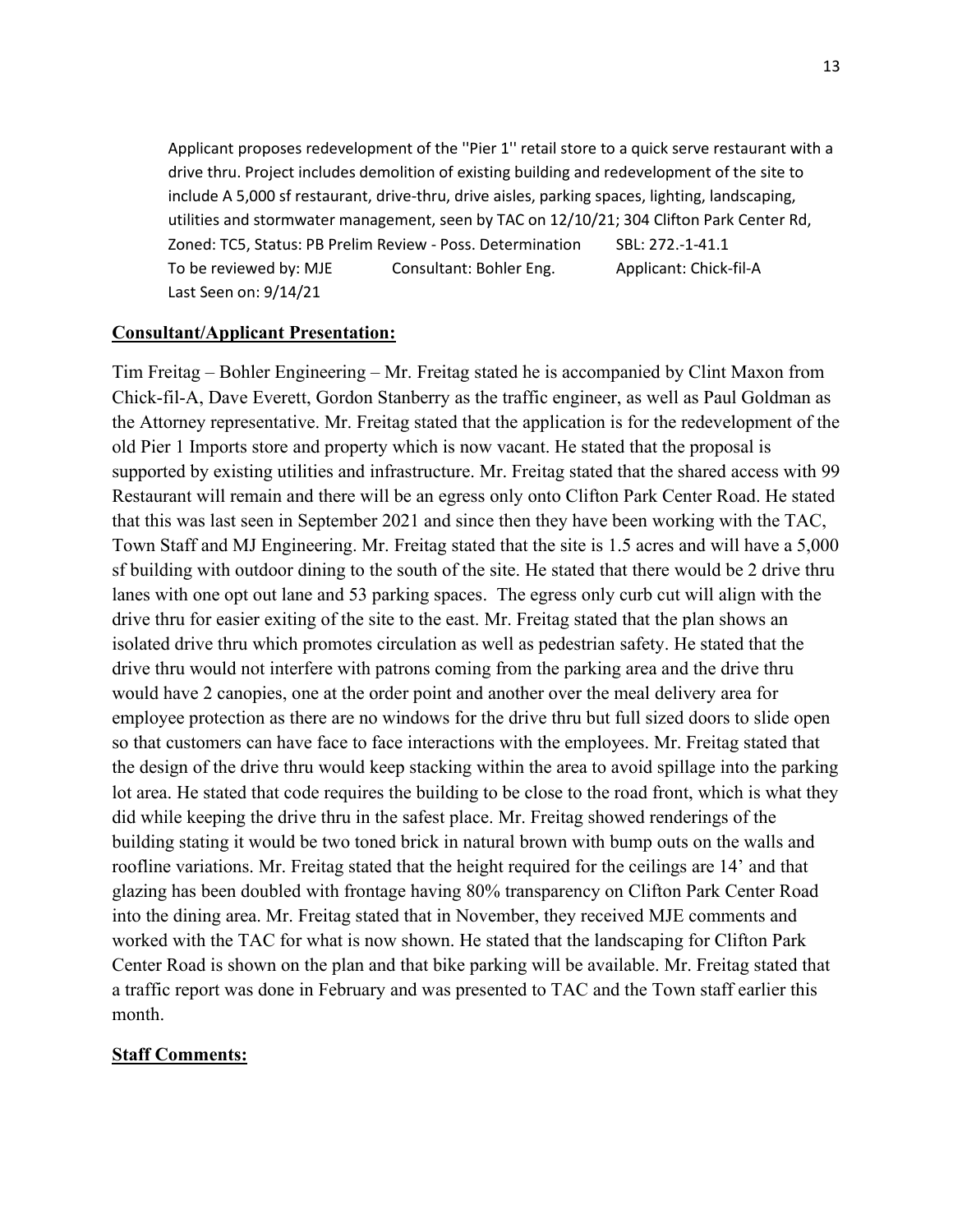# **Steve Myers, Director of Building and Development issued a memo dated 3/29/22 stating:**

- See previous comments from  $9/14/21$
- An asbestos survey and close out report will be required prior to demolition
- Free standing sign relocation-ensure sign is a minimum of 15' from property lines and 50' from other freestanding signs. Ensure new placement does not interfere with 99 sign.

## **Wade Schoenborn, Chief of the Bureau of Fire Prevention:**

- 1. Provide fire dept. access plan that complies with NYS Fire Code
- 2. Specify hydrant locations
- 3. Specify FDC location
- 4. Specify a hydrant with 100'of FDC

## **The Environmental Conservation Commission held a meeting on 4/5/22 and issued a memo recommending:**

- 1. The ECC is concerned with the assessed traffic impacts that this may have on Clifton Park Center Road. The concern of large truck traffic circulation and available parking for truck drivers from Interstate 87.
- 2. The ECC notes that the Town Center District was created to provide a pedestrian and bicycle friendly part of the community. The applicant should consider providing the pedestrian crossing with pedestrian activated signals on Clifton Park Center Road.

# **John Scavo, Director of Planning issued a letter dated 12/22/21 with recommendations he made:**

- 1. The Town Center Advisory Committee (TAC) has conducted meetings with the applicant and its design team on September 9, 2021, and December 10, 2021.
- 2. The Saratoga Co. Planning Board noted the project would have no significant intercommunity or county-wide impacts.
- 3. The NYS Office of Parks, Recreation, & Historic Preservation issued a letter dated October 11, 2021, noting the project has no impact on historical places or resources.
- 4. The Clifton Park Water Authority and Saratoga Co. Sewer District have provided letters noting the availability of capacity and willingness to service the proposed project.
- 5. The applicant has provided a fire truck turning template that meets necessary access requirements.
- 6. Town Staff asserts that the current configuration addresses an utmost concern to accommodate drive-thru vehicles within the property boundaries and not inhibit traffic flow on Clifton Park Center Road. The applicant's alternative designs did not provide the same stacking capacities on-site.
- 7. Evidence of the 500' mailing notices to adjacent property owners was provided to Planning Staff on March 16, 2022.
- 8. The Town just received construction bids that it will be considering for award regarding \$2.1 million in Town Center Park Improvements to advance the design plans for that area. That project, supported by the community, has come to fruition through the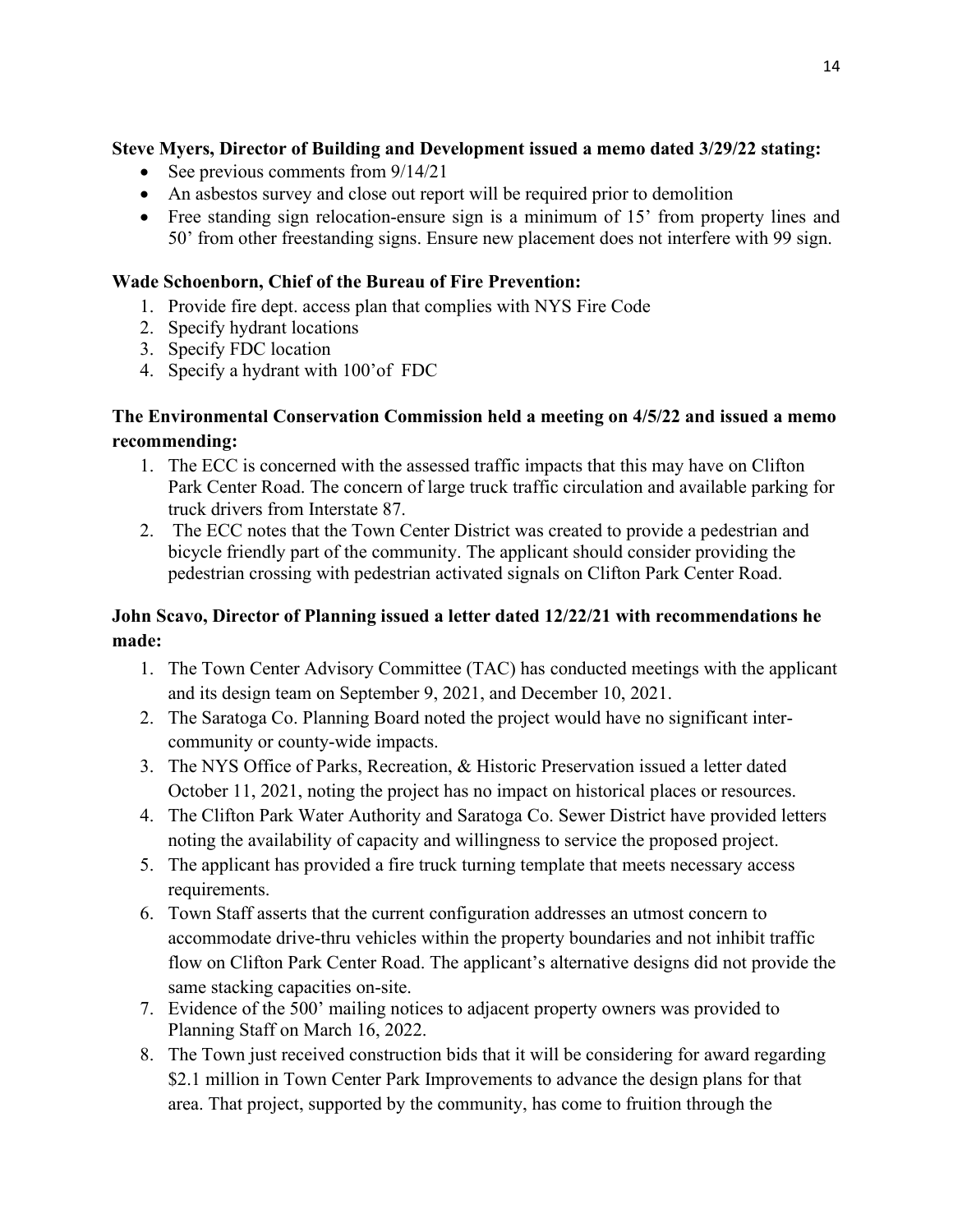continued economic private sector investment within our Town Center Area. In addition, the Town's Pedestrian Safety Improvements along the Clifton Park Center Road Corridor will be completed within the next 60 days. Clifton Park benefits from a sales tax revenue sharing formula with Saratoga Co., which allows us to position the community to realize continued public and private sector investments complimenting one another within Town Center through projects like Chick-fil-A.

9. I have no additional comments beyond the minor technical site plan issues for the applicant to resolve within MJ Engineering's review letter.

Mr. Scavo stated that the Planning Department received a letter from the Capital Region Chamber. Mr. Scavo read the letter that was in favor of this application .

### **Professional Comments:**

# **Walter Lippmann, P.E. of MJ Engineering in a letter dated 4/8/22 had the following comments:**

### **STATE ENVIRONMENTAL QUALITY REVIEW**

1. No further comments.

# **SHORT ENVIRONMENTAL ASSESSMENT FORM**

2. No further comments.

### **SITE PLANS**

- 3. Any approvals offered by the Planning Board should be conditioned on receipt of CPWA's review and approval.
- 4. Any approvals offered by the Planning Board should be conditioned on receipt of the Town's Sewer District and SCSD's review and approval.
- 5. On Sheet C-2.0, provide signage or pavement markings to alert drivers of the merging of the third lane after the pick up window.
- 6. On Sheet C-2.0, are there any indicators provided (signage/markings) to direct customers to the outer most lane. This lane is for pick up only, please confirm.
- 7. On Sheet C-3.0, provide how the proposed storm sewer system will be connected to the proposed underground infiltration system. Provide chamber layout on plans.
- 8. Provide a detail of the proposed outlet control structure.
- 9. On Sheet C-4.0, Details 1, 3 and 4 should provide the NYS racing symbol in the accessible spaces as shown on the site plan.
- 10. Indicate on the plan the locations of the wheel stops as shown on Sheet C-4.1 Detail 5.
- 11. On Sheet C-4.2, revised crosswalk markings to match site plan combined Type LS
- 12. Indicate the locations on the site plan of the proposed multi-lane directional markings as shown on Sheet C4.2 Detail 6.
- 13. Sheet C-5.0 provides redundant details provided on other sheets, for example accessible parking painting detail, typical ADA parking space, concrete, crosswalk, etc. Remove details as necessary in the plan set.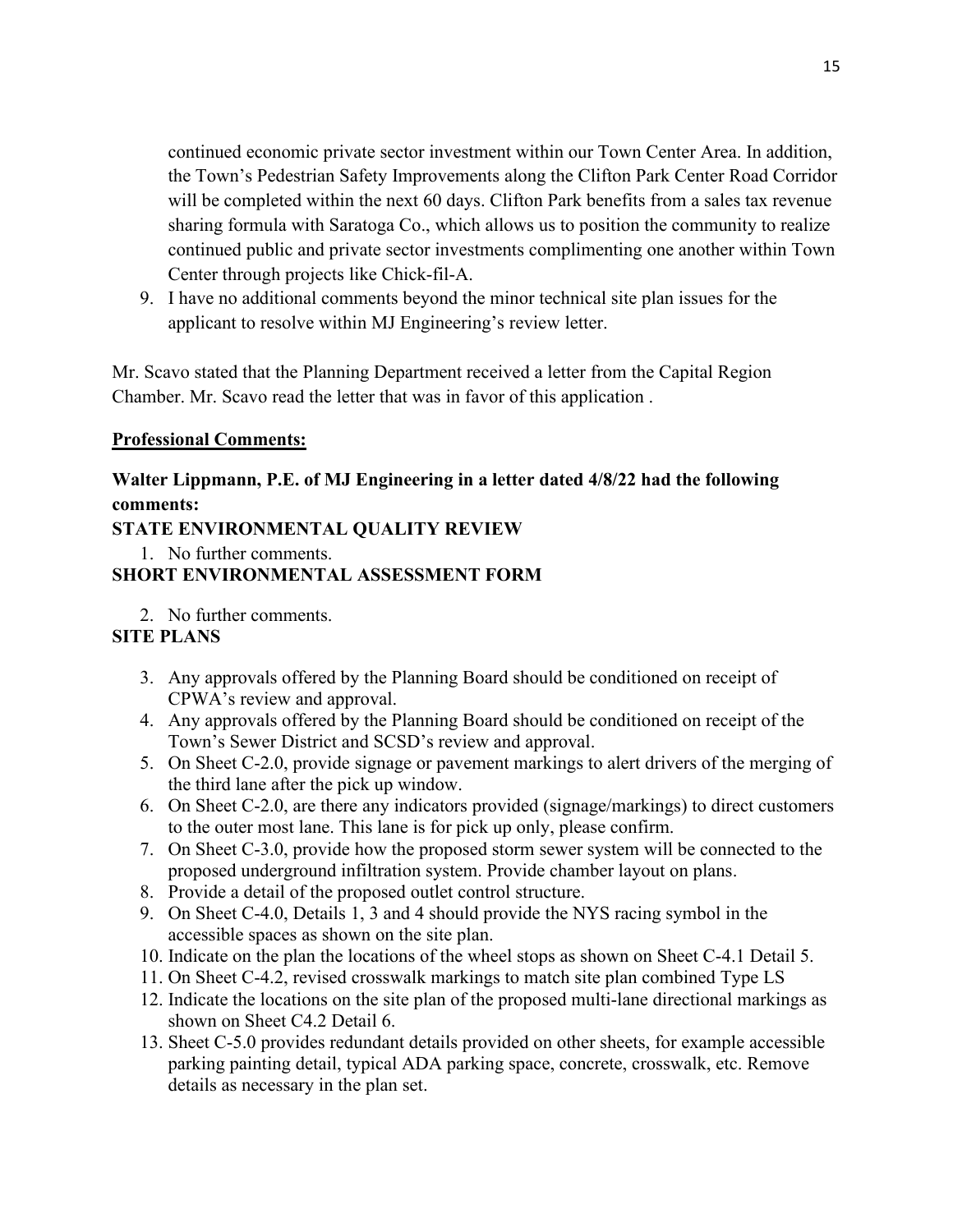- 14. On Sheet PS 1-0 the minimum slope for the 4" and 6" sanitary sewer piping shall be 2% and 1% respectfully.
- 15. Provide a detail of the proposed underground infiltration system.

## **STORMWATER MANAGEMENT REPORT**

- 16. It appears the proposed infiltration practice is being located underneath the existing building that has been standing for over 20 years. It is recommended to validate the infiltration rates for the proposed infiltration chambers once the building is removed as a condition of approval.
- 17. The SWPPP shall include documentation that the project is eligible for permit coverage pursuant to Part I.F.4 of GP 0-20-001 with respect to threatened and endangered species. This includes both listed state and federal species.
- 18. In general, the calculations for the Water Quality Volume (WQv) and Runoff Reduction Volume (RRv) and design of the infiltration chambers proposed to meet both the WQv and RRv requirements appear sound and in compliance with the New York State Stormwater Management Design Manual (2015).
- 19. Since the stormwater management area will be owned and operated by the applicant, a Town of Clifton Park Maintenance Agreement will need to be executed and filed. This should also be mentioned in the SWPPP.
- 20. The SWPPP shall include the operation and maintenance required of the installed stormwater management facilities pursuant to Part III.B.2.f of GP 0-20-001.
- 21. The soil restoration section shall be enhanced. Pursuant to Section 5.1.6 of the NYSSMDM, soil restoration is a required practice applied across areas of a development site where soils have been disturbed and will be vegetated in order to recover the original properties and porosity of the soil. The required soil restoration is a function of the underlying soils where the disturbance is to occur pursuant to Table 5.3 found in Section 5.1.6 of the NYSSMDM. These requirements shall be included in the SWPPP.

# **TRAFFIC STUDY**

22. A separate review letter was provided by MJ on March 16, 2022. The applicant has provided a response which is currently under review.

Mr. Lippmann stated that they would like to see the exit only curb cut better aligned with the existing curb cut on the opposite side of Clifton Park Center Rd. . He stated that he would like to see the lanes cut down to a single lane exit rather than a double. Mr. Freitag stated that they could have staggered stop bars to have better visuals for the patrons exiting the site; Ms. Bagramian stated she liked this idea better. Mr. Ophardt asked if the exit being so close to the drive thru exit would cause backups at the ques.

## **Public Comments:**

Anthony LaFleche – 21 Wheeler Drive – Mr. LaFleche stated that he agrees that the egress should be lined up with the cross street and asked to show the traffic flow. Mr. Freitag indicated on the site plan the flow in and around the site. Mr. LaFleche asked what the canopy height and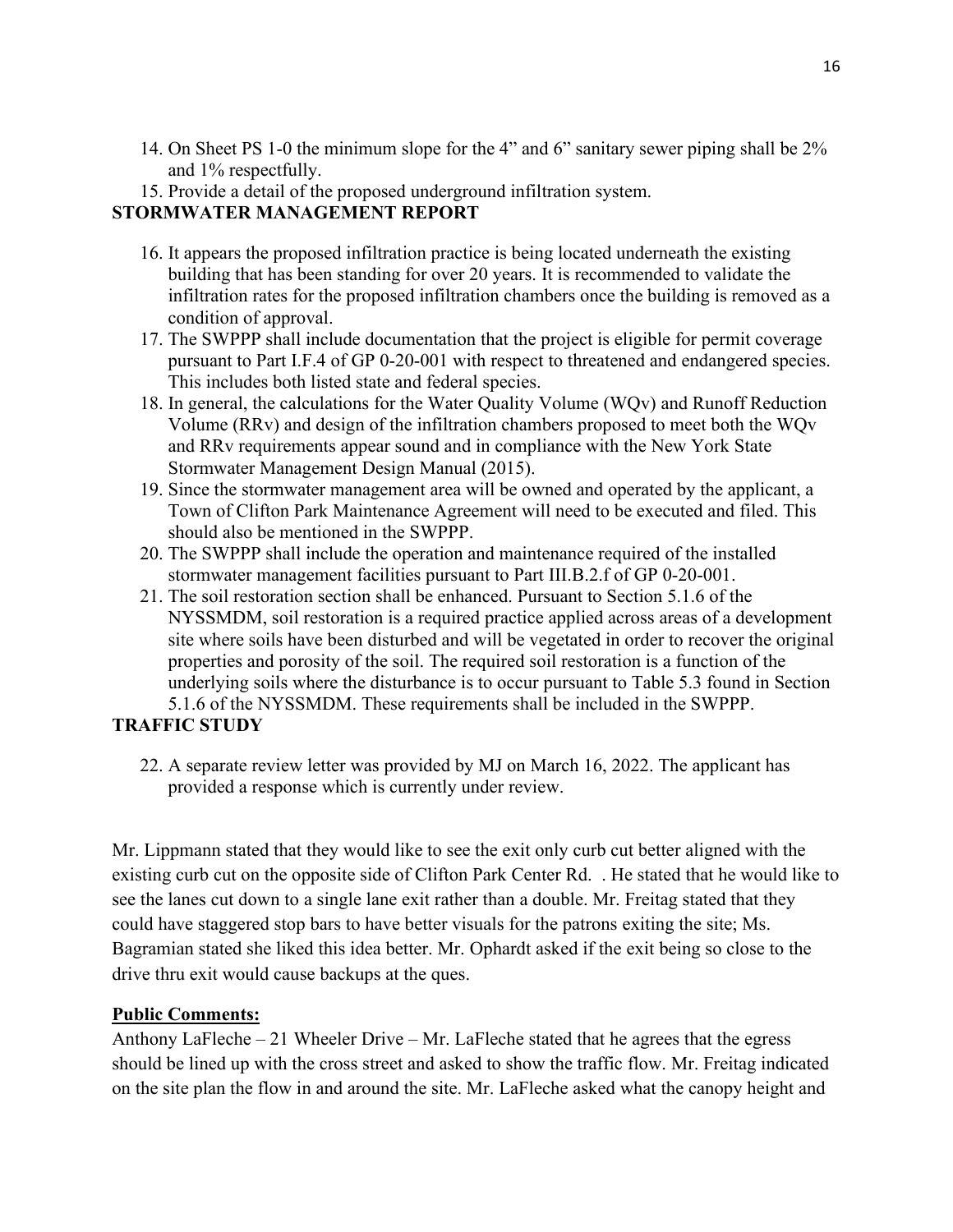width would be. Mr. Freitag stated it would be 9' high and  $2 \frac{1}{2}$  - 3 lanes wide to cover the ordering and pickup stations. Mr. Freitag stated that there would be clearance bars at the entrance to the drive thru as well. Mr. LaFleche asked how far off the road the sidewalk would be. Mr. Freitag stated it would be 5-6 feet of separation and why they decided to go with a dedicated egress.

Darlene McGraw – Halfmoon resident – Ms. McGraw stated that she walks by the site all the time and that she feels there is a lot of traffic in the area already. She stated that there is no sidewalk by the gas station next to this site and stated that she would like the Town to work with surrounding properties to create fluency with the sidewalks in the Town for pedestrians. She stated that the Town could look into CDTA resources as well to help decrease traffic. Mr. Scavo stated that the Town has just engaged in the Flex Service from CDTA and that there is a pending grant for pedestrian access on both sides of Clifton Park Center Road. Mr. Freitag stated that they can try to relocate the crosswalk to go closer to the egress.

Ralph Reale – 12 Hiawatha Drive – Mr. Reale asked if the traffic study included the new Druthers that was approved to go in the area as well as meal delivery services that would be using the site or if the study would be redone now that people are back to work and not working so much from home anymore. Mr. Reale asked what the green space would be on the site. Mr. Freitag stated it is 20-24%, the minimum required is 10%. Mr. Reale stated that the TC area is supposed to be geared more towards a walkable area but states that he hears a lot of traffic concerns.

### **Planning Board Review:**

Mr. Andarawis stated that he believes that more pedestrians would come from the mall and that is why the crosswalk placement across street is so important. He stated that he feels there is a connectivity barrier from Route 146. Mr. Andarawis stated that he would like to focus on the drive thru and pedestrian crossing, as he does not want the crosswalk conflicting with the exit to the drive thru. Mr. Andarawis asked if they thought 53 parking spots were too many. Mr. Freitag stated that they have already decreased the parking form 60 down to 53 and that 10-15 spots would be for employees and the rest for patrons. Mr. Andarawis asked if the parking on the road front of 5 spaces could be eliminated and utilized as green space and have a thick vegetation frontage. Mr. Andarawis stated that there could be shared parking with 99. Mr. Freitag stated that the original proposal was for 62 and they are now down to 53 and code stated that the minimum is 45. He stated that 45 would not be able to accommodate dinner rush with shared parking as both properties would have the same times of increased traffic. Mr. Freitag stated that they cannot decrease the parking any more than they have.

Ms. Bagramian asked if there was a curb separating the parking from 99. Mr. Freitag stated that there is a curb aisle that belongs to 99.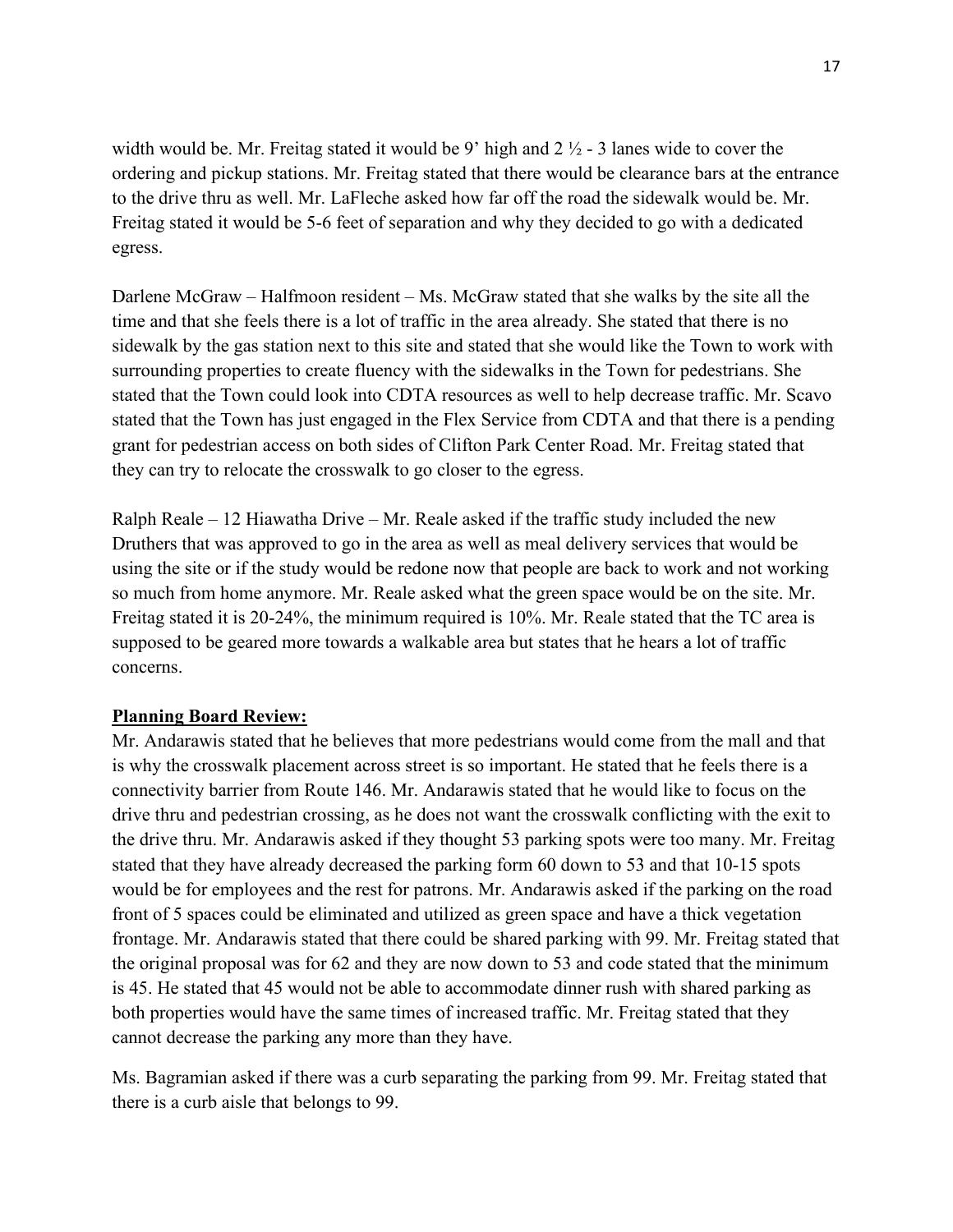Mr. Ophardt asked why the curb could not be replaced to mirror 99. Mr. Freitag stated it is to allow for pull through parking so no curb is being proposed. Mr. Ophardt stated he thinks people would use this open space if not occupied by parked cars to cut through the parking lot and possibly cut into the drive thru. He stated he would prefer a curb at this location. Mr. Stanberry stated that this would lead to snow removal complications in the winter months and would force the outside lane of traffic to be dedicated to the drive thru. Mr. Ophardt stated he feels the curb would slow vehicles from a rapid entry into the drive thru. Mr. Stanberry stated he feels it would create a circulation problem and could cause stacking outside of the drive thru and block an entry lane.

Mr. Ferraro stated that he feels there is also a safety concern with cars pulling out of the drive thru in 2 lanes of traffic. Mr. Stanberry stated that he does not see how high speeds would be achievable and that the pull through lanes would most likely be where the employees would park as they generally park the furthest from the building. Mr. Freitag stated if the Board wants a curb they can install one. Mr. Ferraro stated he would like to see a curb.

Mr. Andarawis asked how big the curb would be. Mr. Freitag stated that they would have to maintain the 26' between them and 99 so it would be a 6" curb. Mr. Ophardt agrees with Mr. Ferraro that they would like to see a curb. Ms. Bagramian stated that this is a very unique site; Mr. Andarawis stated that he is not in favor of the curb because if there is parking separation then the Town Center is not doing what it was intended to. Mr. Neubauer stated that the code is written to encourage shared parking.

Mr. Ferraro stated that he would still like to see parking decreased. Ms. Bagramian stated Chickfil-A has their business down to a science but does not want to see other businesses hurt by them bringing in too much traffic; however she thinks it would work well at this location. Mr. Goldman stated that historically this lot has had challenges with the signage and the frontage locations. He stated that the application works at this site and that the company has experience with the high volume of cars.

Mr. Martin stated that he is not sure this is the right site for the project due to the constraints but he would like to see this somewhere within the Town.

Mr. Neubauer stated that Chick-fil-A has thousands of restaurants across the nation so they should be experts on what works. He stated that this layout does not conform fully to code but would like to see this as well as a more walkable district.

Ms. Fariello stated that she would be happy to see the crosswalk moved and stated that this is within walking distance of the high school so the younger population could get to it. She stated that she feels that in the beginning the traffic may be a problem but that would be the case no matter where it is in the Town and feels it will work itself out.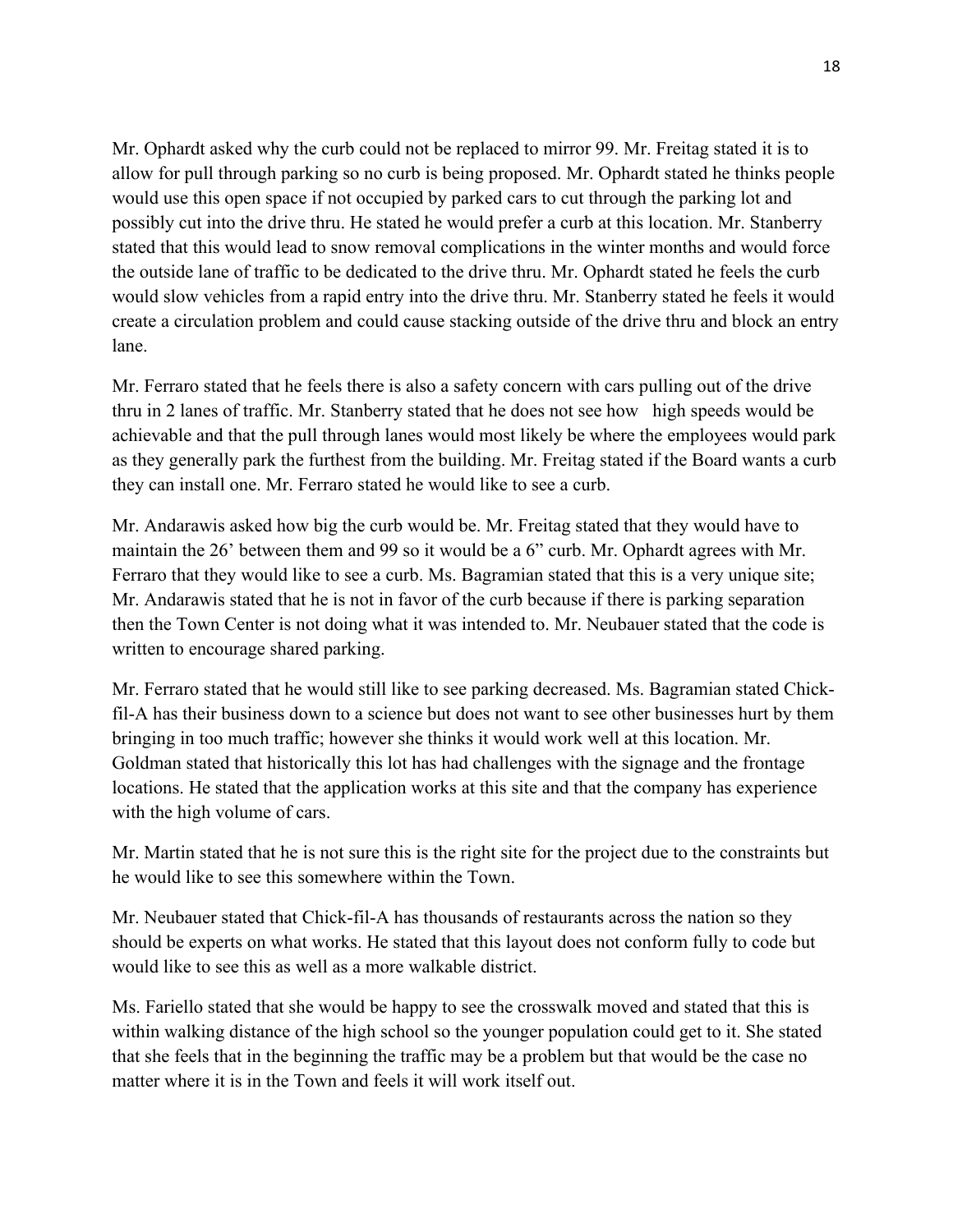Mr. Ferraro stated that there are some challenges with the layout such as, the code states that the drive thru must be behind the building. He stated he is pleased with what the applicant has done but it is not conforming even though the building is on a side road and not the main Blvd. He stated that it is positive that the Chamber is in favor of the project. He thanked Mr. Neubauer for his work with the TAC and the applicant.

Ms. Bagramian stated that she feels most of the surrounding area is developed such as 99 that boarders this site and that this applicant has experience. She has confidence that they know what works for them. She stated that she is willing to work with them and they showed the same and that this is unique parcel.

Nr. Neubauer stated that there are other location in Town that a drive thru is allowed by right and not a Special Use Permit. He stated he feels that they should conform to the code and other Chick-fil-A's have made this layout work elsewhere and he would like to be shown that this is the best option for this site.

Mr. Martin stated that this is difficult decision due to if this was not a Special Use Permit; he would not be questioning it as much. He stated he does think that the applicant knows what they need from the site but the Board has to also look at the requirements for the Special Use Permit. Mr. Freitag stated that they can show what works best for them and the traffic report that was submitted is still stated as under review by MJE. Mr. Freitag stated that there are case studies that show why placements are where they are and that technically this site has 2 frontages and one access. He stated the drive thru entry needs to be furthest away from the entrance to the site and the service for the drive thru needs to be on the cars drivers' side so moving the layout does not work. Mr. Freitag stated that Chick-fil-A has opening teams that travel the country to help get the new stores up and running and that they have provided all information that they have been asked for so far.

Mr. Ferraro stated that he would like to see an alternative design to show how this alternative will not work.

Mr. Ophardt asked Mr. Lippmann if MJE was comfortable with the applicant performing their own traffic study. Mr. Lippmann stated he was and is comfortable with it besides the crossroad alignment.

### **New Business:**

**2022-008 292/294 Riverview Road 5 Lot Subdivision (Sciocchetti)**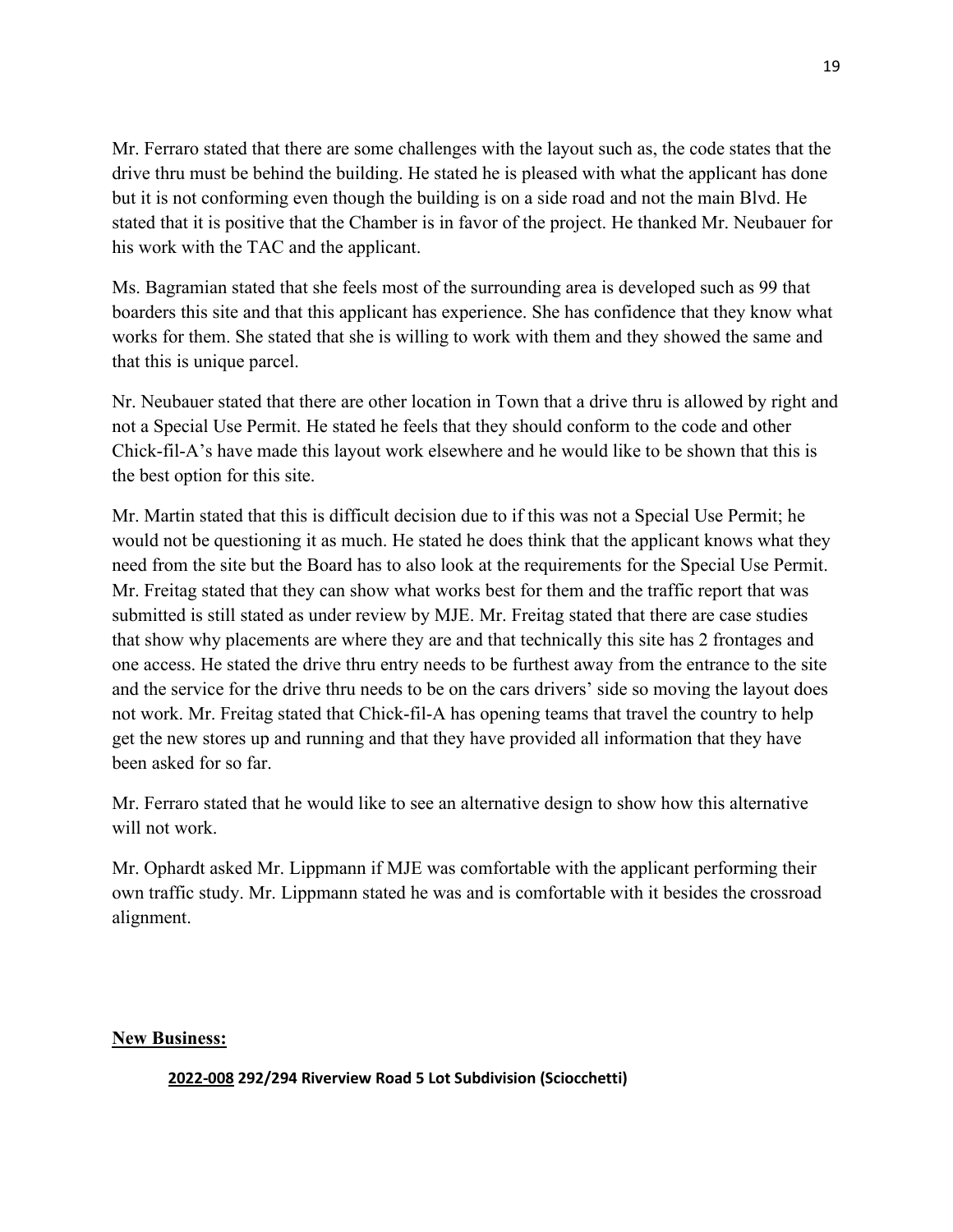## **Applicant/representative not in attendance, postponed until further notice.**

#### **New Business:**

#### **2022-007 21st Century Park Redevlopment Site Plan**

Applicant proposes development of 4 new building pads within the property that currently has two existing industrial/storage buildings that will likely include exterior finish upgrades. The 4 new buildings will be 22,000 sf, 45000 sf, 20,000 sf, and 20,000 sf with individual loading docks, employee parking, landscaping and public utility connections. Existing Access from Route 146 will remain the same, 1315 Rt 146, Zoned: B-5, Status: PB Concept Review SBL: 270.-2-2 To be reviewed by: MJE Consultant: Arico Assoc. Applicant: M. Wawrla

#### **Consultant/Applicant Presentation:**

Dominic Arico – Mr. Arico stated he is here tonight with the applicant Martin Wawrla for the site plan for the redevelopment of  $21<sup>st</sup>$  Century Park. Mr. Arico showed a map indicating the existing buildings on the property. He stated that there is a loop road on the property currently and that the two buildings are 30,000 and 35,000 sf. Mr. Arico stated that the current buildings would remain as well as the roadway. Mr. Arico stated that he is trying to minimize the disturbance of the property. Mr. Arico stated that there are 4 more buildings being proposed to add to the site. He stated that there is an area in the back of the property near wooded area as well as field in the front of the property which also has a stoned area on it. He stated that the proposal is to build on the stony area and have warehouse and office space available but usage is still unknown. He stated that open space would be 50% and that he has had interest in this project already. Mr. Arico stated that overall the buildings would be 6.4% of the property, 12% stone or driveway space, and they would be adding 10% or 107,000 sf of building area so that leaves about 50% of green space. Mr. Arico stated that the parking may be able to be decreased depending on the use as the project moves along and each of the buildings would have their own parking. He stated that there is an active National Grid easement on the property and it allows parking in the rear which is about 100 parking spots. He stated that there is water and sewer available on the main road and they are permitted to connect the existing buildings to this. Mr. Arico stated that the access from Route 146 would not change and is suitable for highway trailers. Mr. Arico stated that Mr. Wawrla is already trying to improve the site by bringing in water and sewer and replacing the siding on the rear building. Mr. Arico stated that the applicant is also trying to get natural gas to the property.

#### **Staff Comments:**

#### **Steve Myers, Director of Building and Development issued a memo dated 3/29/22 stating:**

• Drive aisles in parking lots shall be 26' wide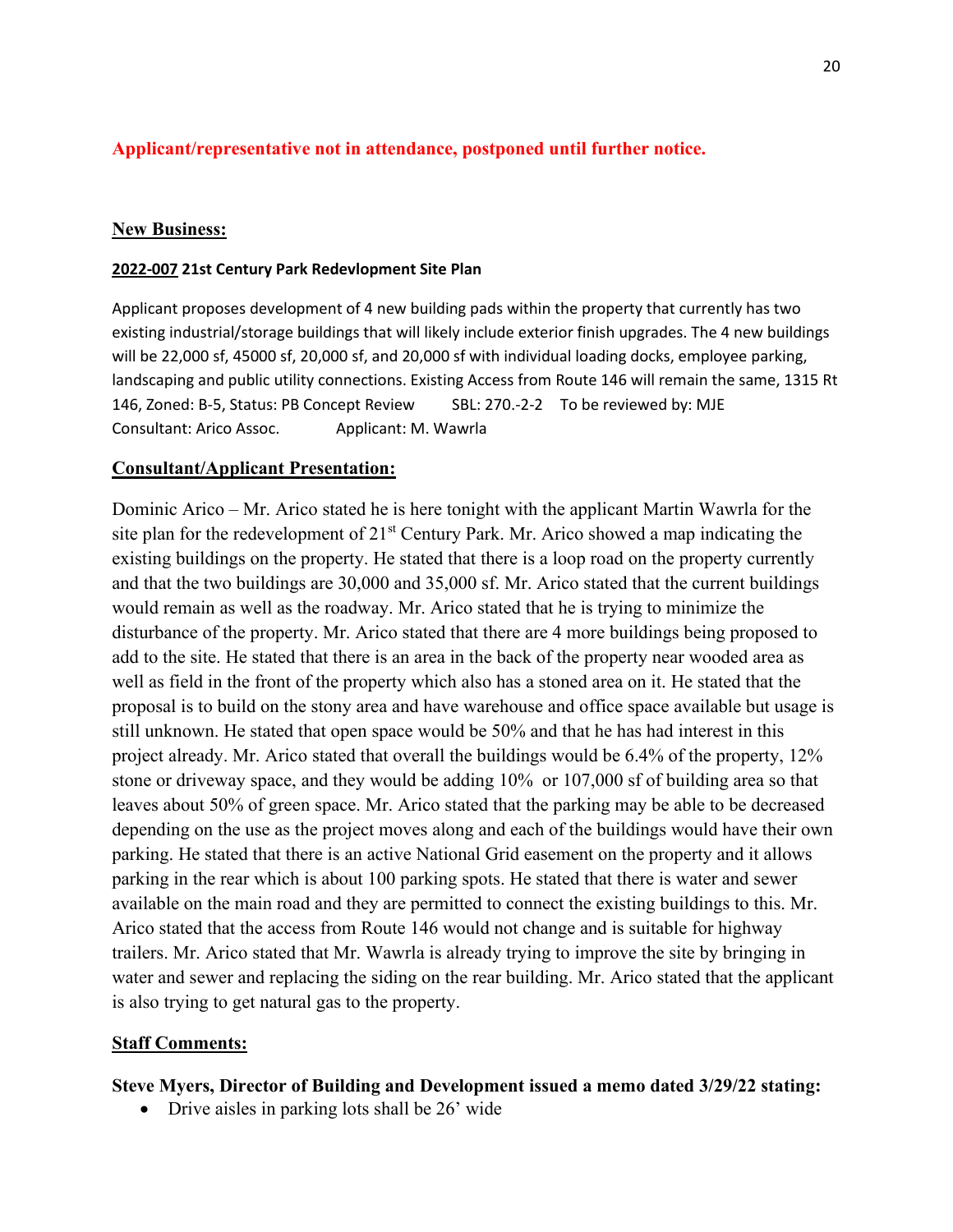- Water and sewer should be indicated
- Hydrants will be required to be added to site
- Building access for emergency services will be reviewed further once final configuration is established
- More comments to follow with more detailed submission
- A full SWPPP will be required.

### **Wade Schoenborn, Chief of the Bureau of Fire Prevention:**

- 1. Drive aisle to be 26' minimum
- 2. Specify hydrant locations for review
- 3. Provide a complete fire department apparatus access plan for review
- 4. Specify FDC locations

## **The Environmental Conservation Commission held a meeting on 4/5/22 and issued a memo recommending:**

- 1. The space and bulk standards for the B-5 zone specify that the structures, parking areas, stormwater retention areas and other site amenities shall not occupy more than 50 percent of the total area. The applicant is requested to supply site statistics to demonstrate that this project meets that standard.
- 2. Per 208-54 D for any building or structure proposed over 35 feet in height, the Planning Board is required to conduct a visual assessment and require the applicant to complete Appendix B of SEQR, Visual EAF Addendum.
- 3. Per 208-65 B "Consideration shall be given to planting along property lines, buffer areas, and along the walls of the building or structure, where possible, without impeding the procedures of the facility."

## **John Scavo, Director of Planning issued a letter dated 3/30/22 with recommendations he made:**

- 1. The Action is a Type I Action according to NYCRR  $\delta$ 617.4(b)(6), which states that Activities, other than the construction of residential facilities, that meet or exceed a town having a population of 150,000 persons or less, a facility with more than 100,000 square feet of gross floor area. Therefore, a coordinated review is required, and the Clifton Park Planning Board should declare itself as Lead Agency for the SEQR evaluation process. Other involved and interested agencies include:
	- i. Clifton Park Water Authority
	- ii. Saratoga Co. Sewer District
	- iii. NYS DEC
	- iv. NYS DOT
	- v. NYS OPRHP (SHPO)
	- vi. Saratoga Co. Planning Board
	- vii. Corporate Commerce Sewer District

As Lead Agency, the Clifton Park Planning Board is administratively responsible for conducting the environmental review process until its completion.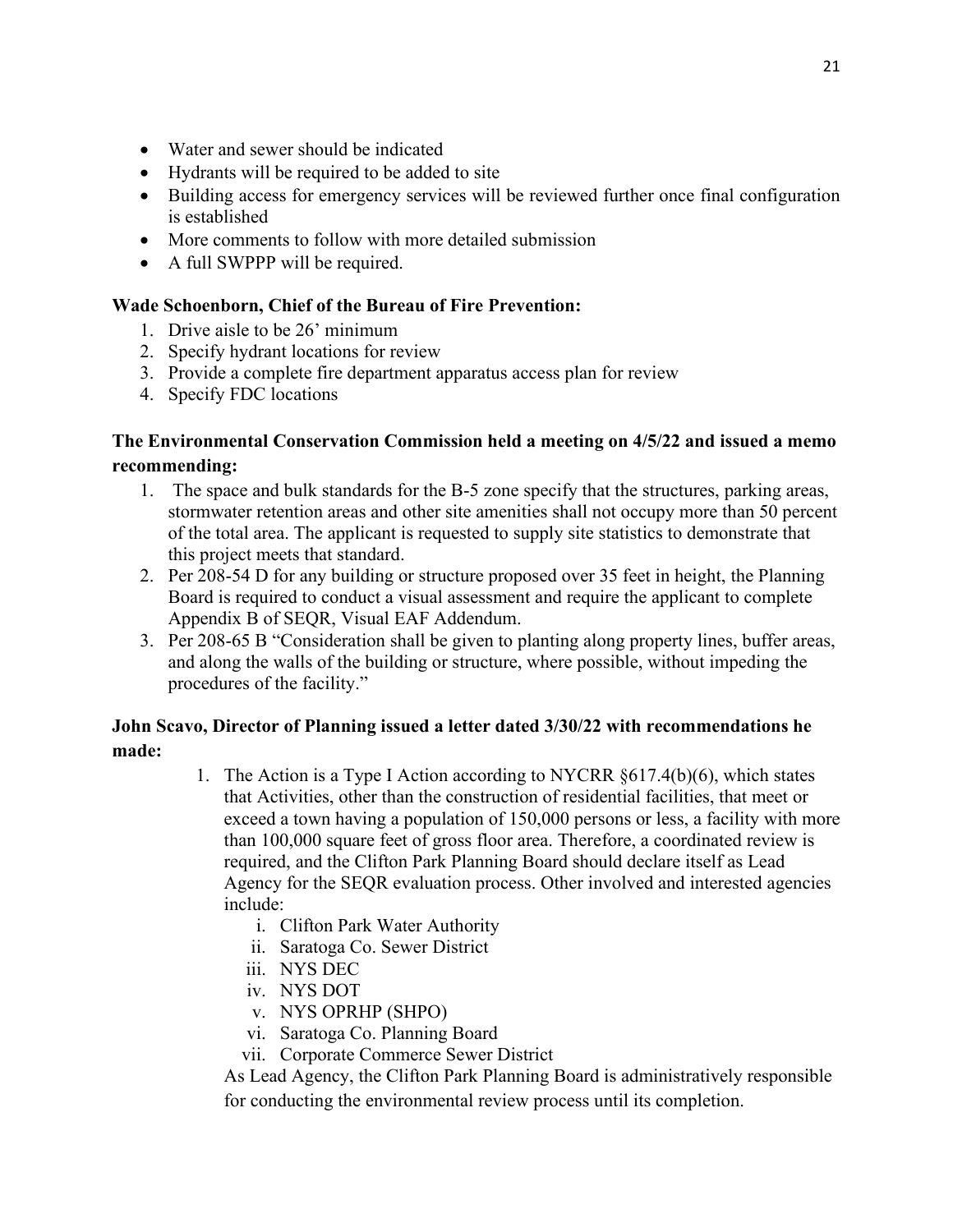- 2. Engineer's reports should be submitted for the proposed sanitary and water distribution systems to service the proposed buildings.
- 3. As detailed plans advance in design, the applicant must demonstrate compliance with §208-55 of the Clifton Park Town Code titled "Development Standards."
- 4. The applicant should provide a Traffic analysis using ITE standards to determine if the proposed application generates 100 vehicle trips per day. The Planning Board shall identify the study area to be included in the traffic impact analysis, and such traffic study shall consist of the following:

(a) Int(b) Existing and projected average daily traffic and peak-hour levels.

(c) Existing and projected intersection levels of service (LOS).

(d) Directional vehicular flows resulting from the proposed project.

(e) Proposed methods to mitigate the estimated traffic impact.

(g) The methodology and sources used to derive existing data and estimations

## **Professional Comments:**

# **Walter Lippmann, P.E. of MJ Engineering in a letter dated 4/8/22 had the following comments:**

# **STATE ENVIRONMENTAL QUALITY REVIEW**

Based upon our review of Part 617 of NYS Environmental Conservation Law, the project appears to be a "Type 1" action per 6 CRR-NY 617.4.b(6)(i) . If the Planning Board is to request Lead Agency status under SEQRA, the need to undergo a coordinated review is required. Under a coordinated review, involved / interested agencies to be engaged may include, but is not necessarily limited to the following:

- a. Town of Clifton Park Planning Board: Plan approval
- b. Saratoga County Planning: Plan approval
- c. Clifton Park Water Authority (CPWA): Connection to municipal water
- d. Saratoga County Sewer District #1: Connection to public wastewater infrastructure
- e. NYS Historic Preservation Office: NYS Heritage Area: Mohawk Valley Heritage Corridor
- f. NYS Dept of Environmental Conservation: Stormwater permit approval
- g. NYS Dept of Transportation: Route 146

The applicant has submitted Part 1 of the Full Environmental Assessment Form (FEAF). Based upon our review of the submitted Part 1 FEAF, the following comments are offered:

- 1. Part 1.B.d. add Clifton Park Water Authority and Town Sewer District
- 2. Part 1.B.e add Saratoga County Sewer District #1
- 3. Part  $1.C.3 b$  The applicant indicated that the use is not permitted, by the reviewers understanding, it is a permitted use. Suggest modifying response.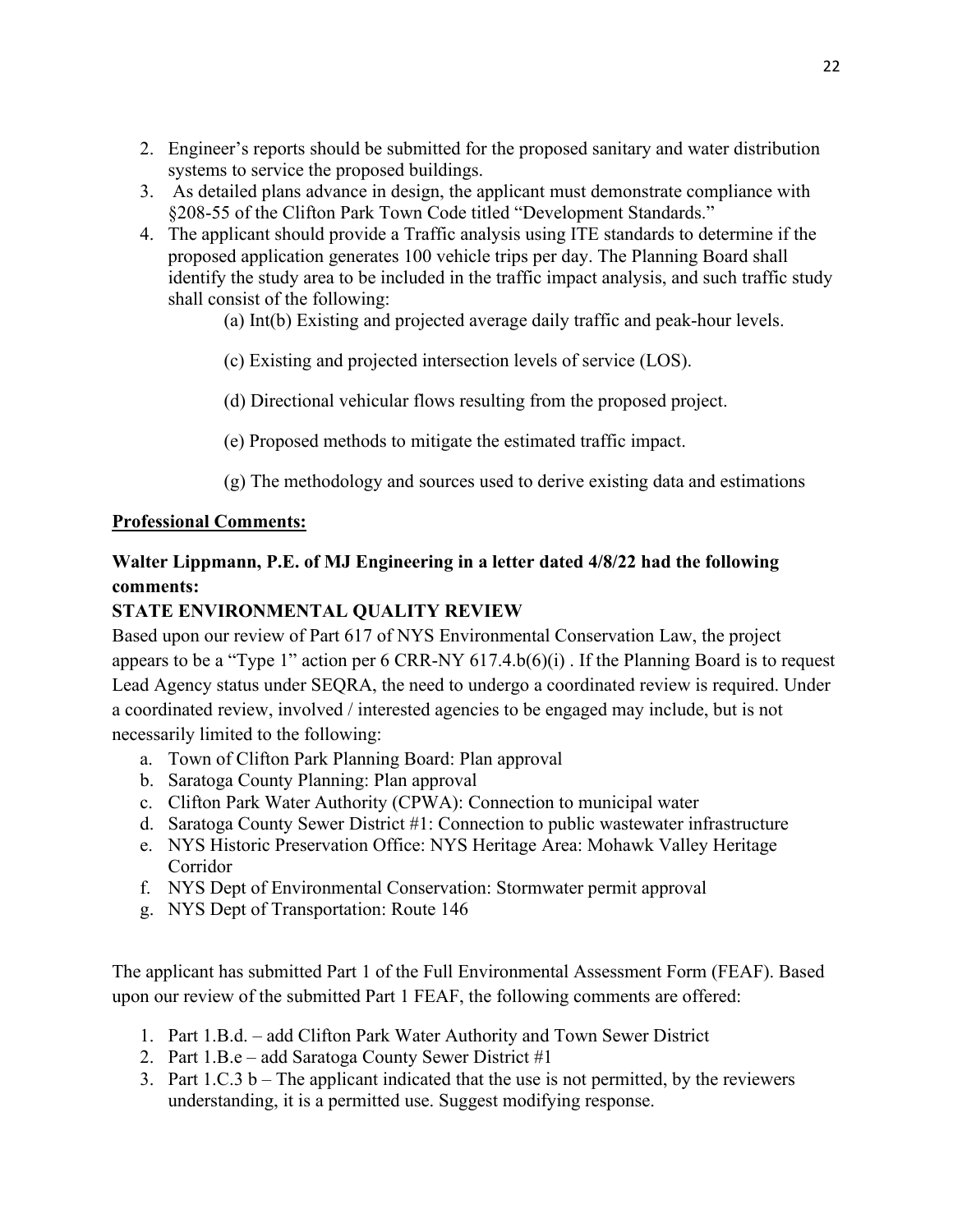- 4. Part 1.  $D.1.b(b)$  The applicant indicates that the action will disturb 7.8+/- acres of land. As a result, a Storm Water Pollution Prevention Plan (SWPPP) will be required.
- 5. Part 1. D.2.k (i) The applicant indicates that the proposed action (for commercial or industrial projects only) generate new or additional demand for energy but does not provide an estimate. It is suggested that an estimate be provided to the best of the applicants ability.
- 6. Part 1. D.2 r. The applicant indicates that the proposed action (commercial or industrial projects only) involves or require the management or disposal of solid waste (excluding hazardous materials) but does not describe further. It is suggested that the applicant goes into greater detail on this section.
- 7. Part 1 E.2. h  $(ii iv)$  The applicant indicates that wetlands or other waterbodies regulated by federal, state or local agencies, adjoin the project site, this is seen in the attached EAF Summary Report. It is recommended that the applicant utilize the Environmental Resource Mapper to gain further information on local and federal wetlands and waterbodies.
- 8. Part 1 E.3.e no response is indicated. Please complete. Should the project site contain or be adjacent to a building, archeological site or district listed on the National or State Register of Historic Places or eligible for listing, the NY State Historic Preservation Office (SHPO) archeological site inventory, the applicant should provide a correspondence letter from NY State Historic Preservation Office (SHPO) to confirm no impact.
- 9. General Comment OWNER AUTHORIZATION FOR SITE PLAN/SUBDIVISION REVIEW form is included but not signed or notarized. It is advised that this form be completed entirely.
- 10. General Comment Town of Clifton Park Applicant Ethics Disclosure Form is incomplete and unsigned. It is advised that this form be completed entirely.
- 11. General Comment TOWN OF CLIFTON PARK--PLANNING DEPARTMENT REQUEST FORM FOR 500' NOTIFICATION INFORMATION is unsigned. It is advised that this form be completed entirely.
- 12. No further comments at this time.

## **SITE PLAN**

- 13. The project resides within the Town's B5, Corporate Commerce District. We would defer to the Town's Chief Zoning Officer on determining whether the uses being proposed are permitted "as of right".
- 14. Based upon a review of the lot configuration, it appears the minimum bulk lot requirements as identified in Section 208-43.3 of the Town's Zoning are satisfied.
- 15. The project will disturb more than 1-acre of land. As such, it will be subject to the NYSDEC Phase II Stormwater Regulations and General Permit GP-0-20-001. Therefore, a full SWPPP will be required that addressed water quantity and quality controls. As the project proceeds through the Town's regulatory review process, a fully conforming SWPPP shall be provided for review.
- 16. The project proposes to provide potable water to the site from the Clifton Park Water Authority (CPWA). The applicant shall provide the Town documentation indicating the CPWA's ability and willingness to provide additional potable water to the project. Any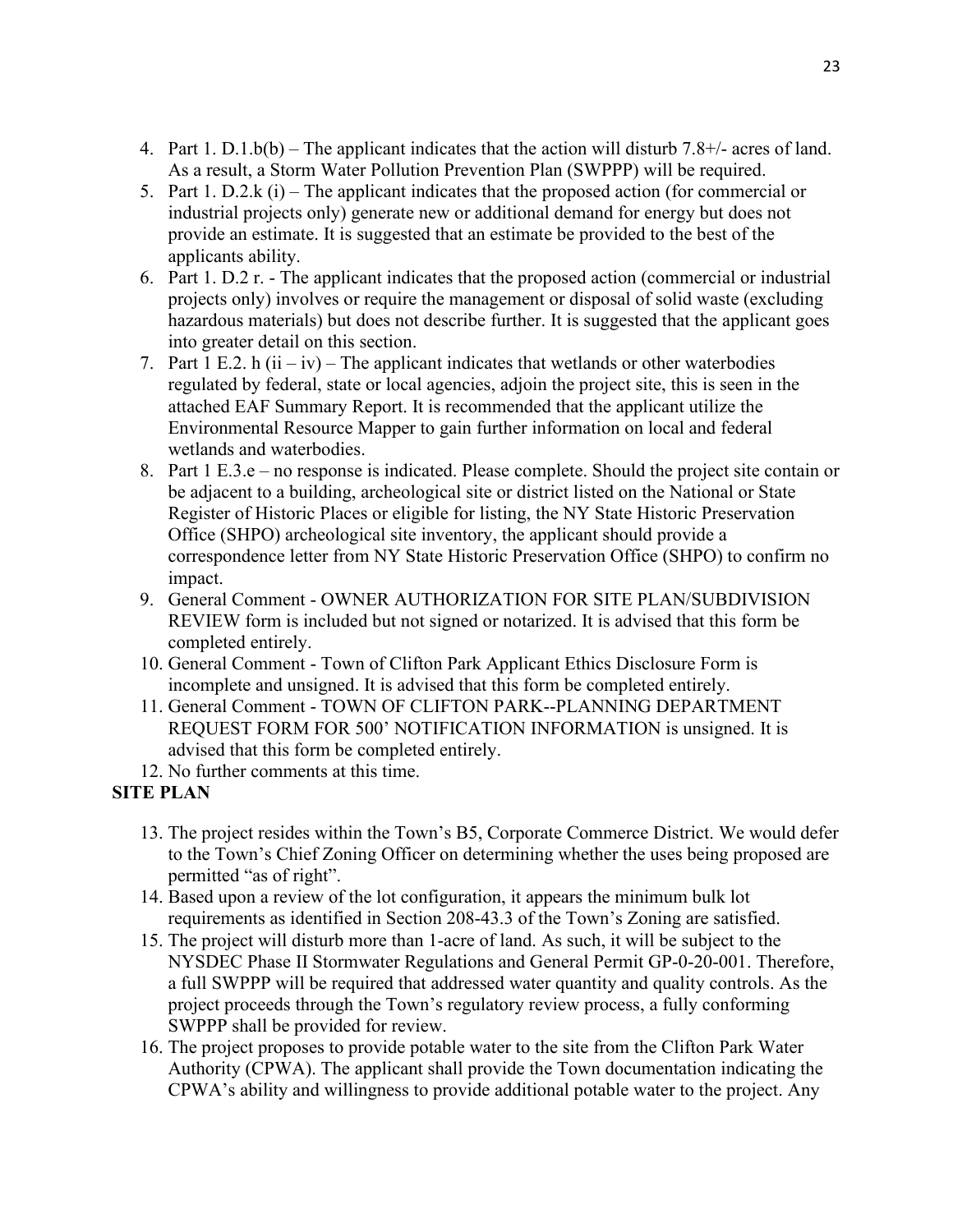approvals offered by the Planning Board should be conditioned on receipt of CPWA's review and approval.

- 17. The project proposes to provide sanitary sewer service to the site from the Town of Clifton Park Corporate Commerce Sewer District / Saratoga County Sewer District No. 1 (SCSD). The applicant shall provide the Town documentation indicating the Town's Sewer District and SCSD's ability and willingness to provide additional sewer service to the project. Any approvals offered by the Planning Board should be conditioned on receipt of the Town's Sewer District and SCSD's review and approval.
- 18. Future submissions should show the full extents of the proposed water and sewer connections.
- 19. Provide an engineering water and sewer report identifying the proposed services to the site with anticipated usage.
- 20. The plan shows 494 parking spaces, 101 more than required pursuant to Section 208-99, of the Town Zoning. Advise as to the need for the additional spaces proposed. If possible, all spaces above the required should be considered for banking to reduce excess parking that may not be necessary.
- 21. Subsequent submission shall provide the required amount of ADA parking spaces per the 2010 ADA Standards for Accessible Design.
- 22. This project may have a cumulative impact on the level of service of the adjacent roadways. As such, it is recommended that a traffic impact study be completed that assesses peak hour vehicle trips, site distance and accident data (specifically at Miller Road and Rt 146). Other projects within the vicinity should also be considered in the analysis. Give the proximity to NYS Rt 146, the findings of the study should be provided to the Region 1 office of the NYSDOT for input.
- 23. Should any work occur within the NYS Rt 146 right-of-way, approval and permitting from the NYSDOT will be required.
- 24. Provide the height of the proposed buildings. If any of these buildings are in excess of 35-feet, the Planning Board will conduct a visual assessment and require the applicant to complete Appendix B of the State Environmental Quality Review, Visual EAF Addendum for its consideration as noted in Section 208-54(D) of the Town's Zoning.
- 25. Show the location of and provide a detail for any exterior refuse areas.
- 26. Subsequent plans shall show how the project will meet the requirements of Section 208- 55 of the Town's Zoning in regards to landscaping. Areas where existing buffers will be preserved, buffers exist but need to be enhanced or where buffers do not exist and need to be provided shall be presented.
- 27. The following comments are relative to the site plan and its conformance to the International Fire Code (IFC). The Town Fire Official shall have final authority on the applicability of these comments to the proposed site layout:
	- a. If the proposed building is to be provided with an automatic sprinkler, show the location of the fire department connection to ensure they are reasonably accessible.
	- b. Section 912.2 of the IFC requires a fire hydrant to be located within 100-feet of the building's fire department connection. It is not clear from the plans where the closes hydrant to the site is or where the fire department connection may be. Additional hydrants may be necessary.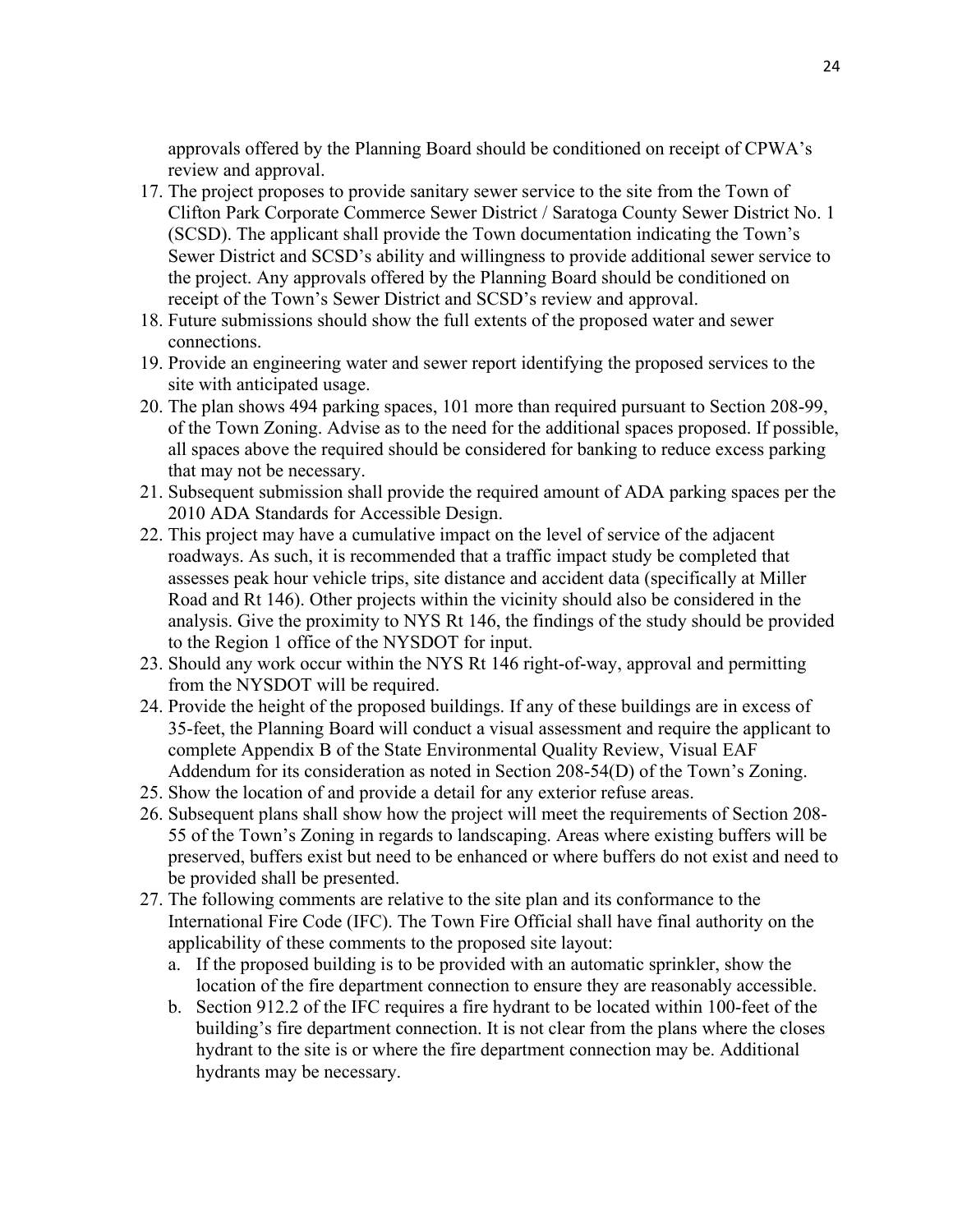- c. Determine if a Knox Box is required based upon the building arrangements, occupancy and materials of construction. If one is required, its location is subject to the review and approval of the Fire Chief.
- d. Section 503.1.1 of the International Fire Code (IFC) requires an approved fire apparatus access road be provided for every facility, building or portion of a building and shall extend to within 150 feet of all portions of the facility and all portions of the exterior walls of the first story of the building as measures by an approved route around the exterior of the building. Confirm that there is adequate fire access being provided.
- e. Identify the actual height of the buildings. If greater than 30-feet in height above the average grade plan, aerial apparatus access shall be provided that is between 15 and 30 feet of one entire side of the building in accordance with Appendix D105 of the IFC. If aerial apparatus access is required, its location shall be identified on the plans.
- f. Pursuant to Section D104 of the IFC, commercial or industrial buildings that are exceeding 62,000 sq. ft. shall be provided with two separate and approved fire apparatus access roads unless equipped with automatic sprinklers (this exemption is permissible up to 124,000 sq. ft. of building area). The project is proposing 176,000 SF, therefore two separate access are required.
- g. Pursuant to Section D104.3 of the IFC, where two fire apparatus access roads are required, they shall be placed a distance apart equal to not less than one half of the length of the maximum overall diagonal dimension of the lot or area to be served, measured in a straight line between accesses.
- h. Provide a turning template analysis for the largest emergency vehicle that may respond to an event at the site.
- 28. Subsequent plans should include architectural elevations of the building with a listing of the materials of construction for review by the Planning Board.
- 29. Considering the plan submitted is conceptual in nature, we will reserve further comments until more detailed plans and reports are submitted. Subsequent submissions shall include information as outlined in Section 208- 115 of the Town zoning specific to site grading, lighting, landscaping, erosion control and stormwater management to fully assess the design and its compliance to the applicable standards.

## **Public Comments:**

Anthony LaFleche  $-21$  Wheeler Drive – Mr. LaFleche asked if the applicant would leave more room adjacent to Route 146 to allow for space with possible future road improvements He also asked if there could be a berm on the southern side of the road to hide the new buildings from the road or if the applicant could push the buildings back more.

### **Planning Board Review:**

Mr. Neubauer stated that he feels the esthetics will be critical in this location and as this proposal is developed he would like to see renderings. Mr. Arico stated that the buildings will not be over 35' and that the road frontage will be landscaped with the parking behind those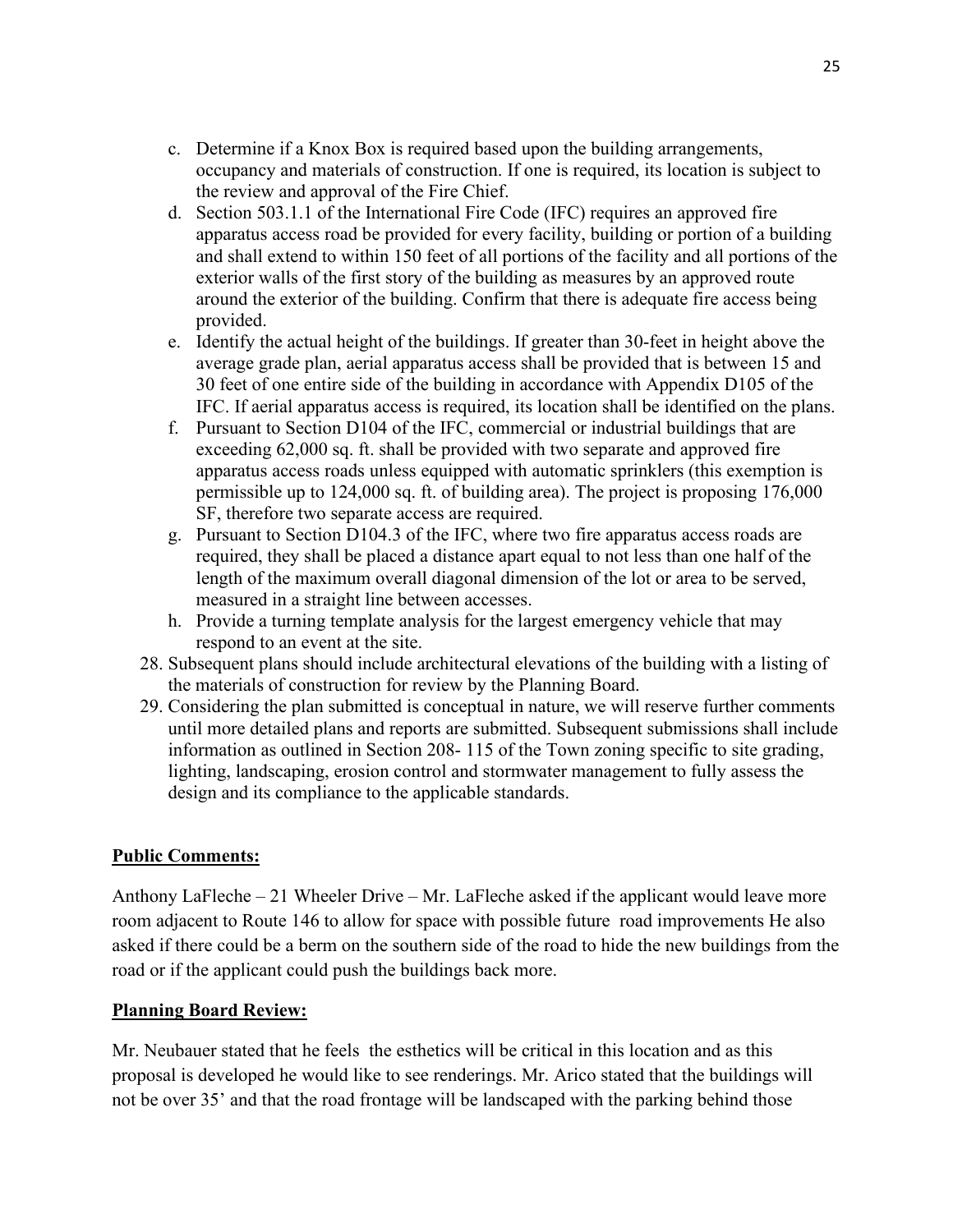buildings closest to the road. Mr. Neubauer stated that he would like to see masonry with the metal buildings as in the code, to keep the look pleasing and would like to see the buffer increased where the trucks would be pulling in adjacent to the front buildings.

Mr. Ferraro stated he would like to see buffering similar to the storage development down the road from this application. Mr. Ferraro stated that this use is permitted in the B-5 zoning and stated he has concerns with the traffic impact as the location seems problematic to him and is heavily traveled. Mr. Ferraro stated that he feels left hand turns out of the site would be problematic. Mr. Scavo stated that there is a federal community enhancement grant and that they are looking at possibly installing a roundabout at Tanner Road and Waite Road and that the Town would match 20-25% of the state funds for the improvements. Mr. Wawrla stated that his goal with this property is to produce what sells and that he has done this before in Albany and wants to be successful here as well.

Mr. Neubauer asked why the applicant chose to have a building close to the roadway. Mr. Arico stated that this would most likely be flex space in the front and would need to be more pleasing to the eyes; the rear buildings would be more geared towards single tenants. Mr. Neubauer asked if they could look at pushing the front building further away from the road. Mr. Arico stated they would like to keep it where it is proposed as to keep down on disturbing existing conditions such as infrastructure. Mr. Neubauer asked if utilities are run along the road. Mr. Arico stated that hydrant lines as well as septic are in the area.

Mr. Wawrla stated that he would like to develop the site as needed as tenants showed interest. . Mr. Ferraro asked Mr. Scavo about approvals for this if it were to be done incrementally. Mr. Scavo stated that a concept plan could be approved with a full SEQR completed and approved. He stated that then they could come back in phases and the Board would have an approved master plan to look at as the phases come back for site plan approval. Mr. Arico stated that they would find a tenant and then come back to the Board for the building approval once they know what the use would be.

Ms. Bagramian stated that the flex space may not need to come back but if there are larger tenants with the buildings it would have to come back for approval. Mr. Arico stated that they plan to develop but stay within code and they are hoping for a larger tenant first. Mr. Wawrla stated that he does already have some interest from a tenant that would need about 130,000 sf. He stated that he also has possible tenants that would be in and out of the site in non-peak hours which would not impact traffic during busy hours.

Mr. Ferraro stated that the conceptual plan would establish how many total square feet would be allowable on the site that the applicant would have to comply to. Mr. Ferraro stated that the SEQRA review would also reflect the build as well as traffic and stormwater management.